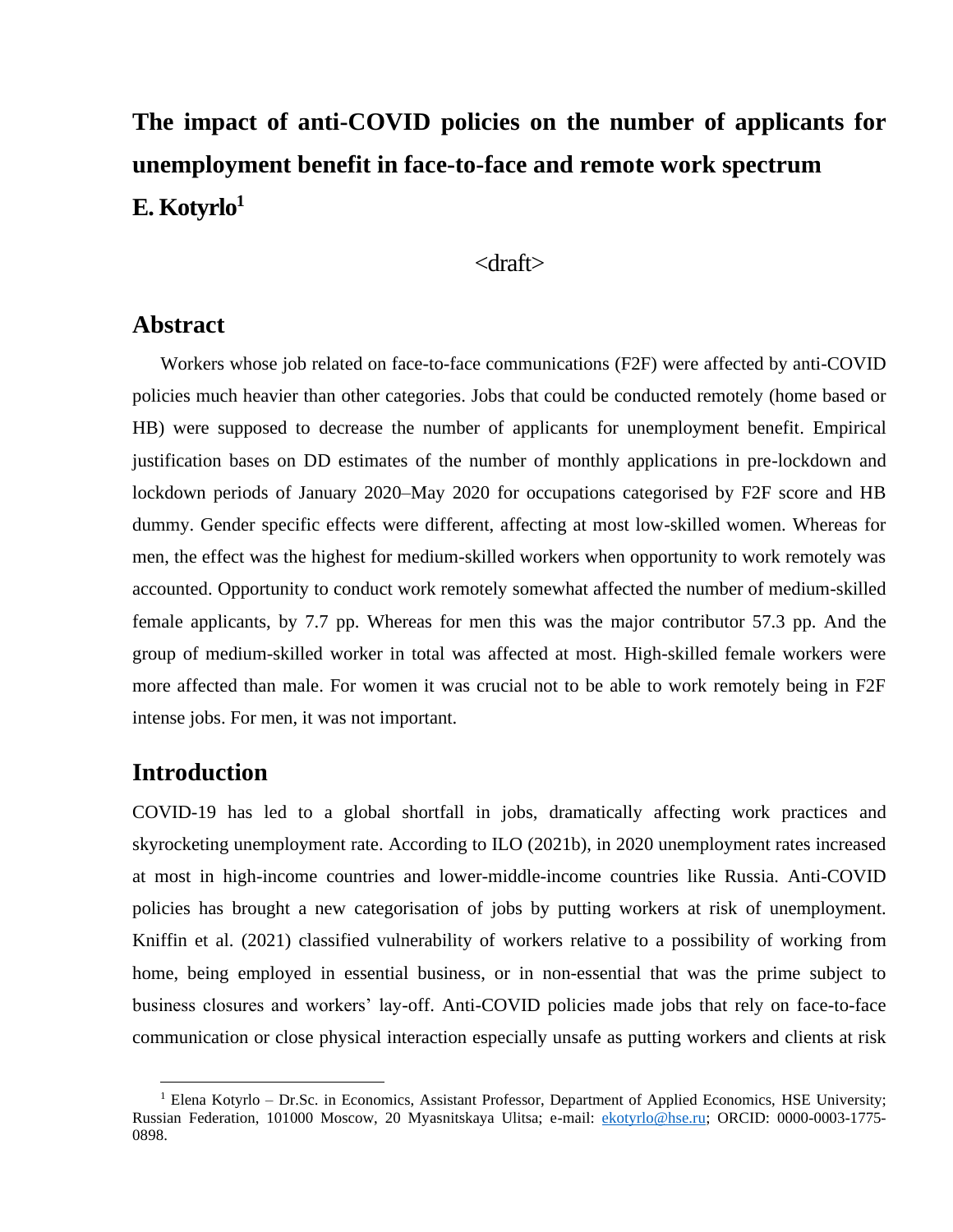of contracting Covid-19. This, in turn, led to a significant reduction of such jobs increasing unemployment.

Anti-COVID policies has increased interest in the study of remote works that flourished due to social distance requirements. Although the substantial rise of projects implemented on online labour platforms, increasing, and extending remote work opportunities, has already been observed since 2017 (ILO 2021a). In particular, already before the lockdown platform work spread remarkably in such sectors as software development, multimedia, writing and translation, sales and marketing, and data support (ILO 2021a). Mainly platform work was distributed in Asia and much less in other continents (ibid).

Russia, as other countries, has developed policies dampening the effect of anti-COVID policies on population wellbeing. Unemployment allowance was increased doubling the pre-lockdown size. Together with facilitating application process, it yielded in a sharp rise of the number of applicants. Therefore, it is impossible to find a clean effect of anti-COVID policies on unemployment. However, by distinguishing categories of unemployed the effect can be extracted for more vulnerable groups compared to others as all of them were evenly exposed to the unemployment policies.

The study analyses how the social distancing in response to anti-COVID policies affected the number of applicants for unemployment benefit across job and skill types in Russia. Workers whose remote work could be established with a substantial difficulty, because of their high involvement into a face-two-face interaction, are hypothesised to be affected to a greater extent. To measure the effect, I compose F2F score and a dummy for HB on the base of the descriptions of professions in All-Russian Classifier of Workers' Professions, Employee Positions and Wage Grades<sup>2</sup>. DD estimates of the number of monthly applications in pre-lockdown and lockdown periods of January 2020–May 2020 for occupations categorised by F2F score and a dummy for HB allow measuring the effect of anti-COVID policies on F2F groups and taken into account for work from home opportunities decreasing risk of the number of applicants for unemployment benefit.

<sup>2</sup> OKPDTR, Obshcherossiyskiy klassifikator professiy rabochikh, dolzhnostey sluzhashchikh i tarifnykh razryadov. Source: https://profstandart.rosmintrud.ru/obshchiy-informatsionnyy-blok/spravochniki-i-klassifikatory-i-bazydannykh/okpdtr/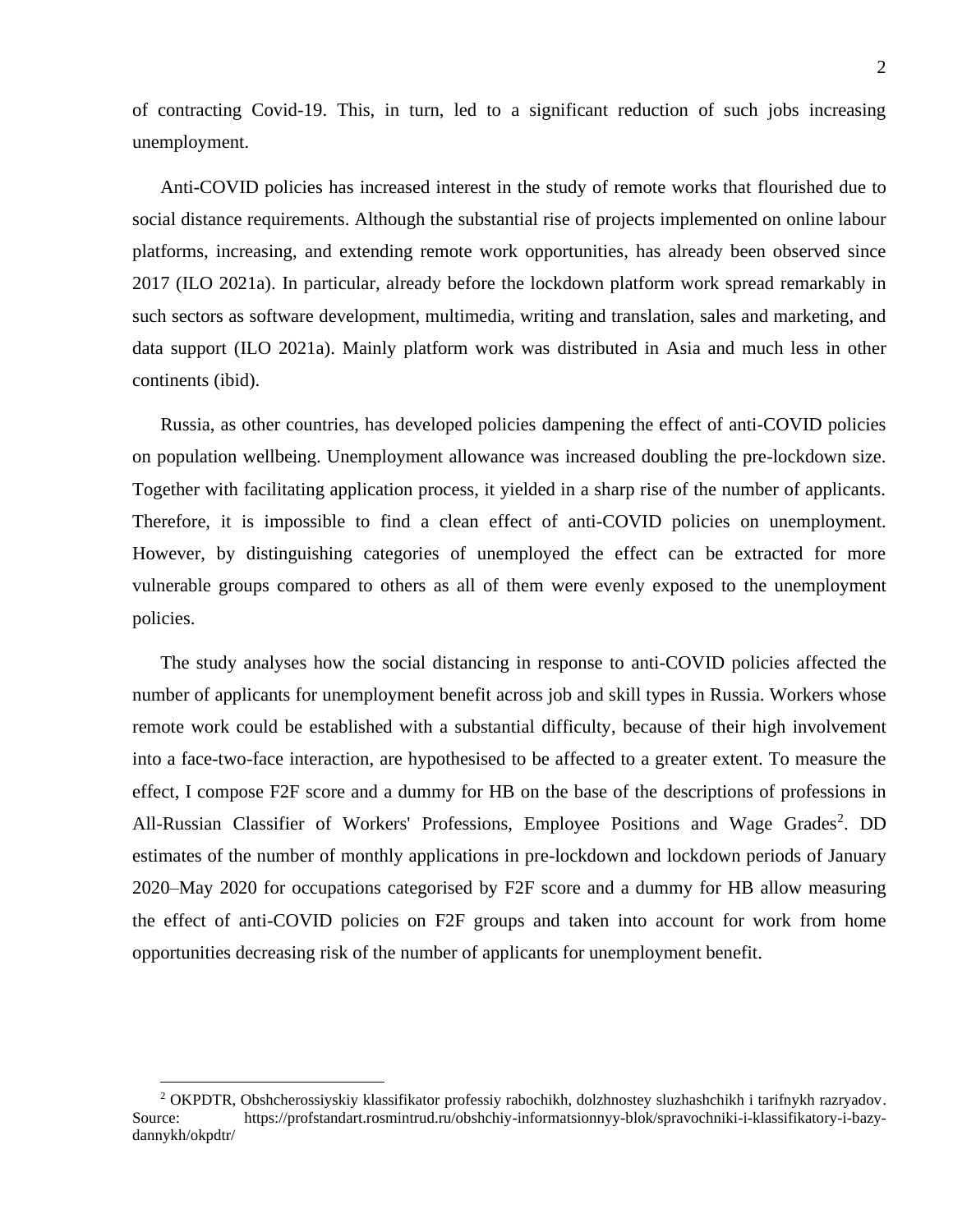## **Literature**

COVID-19 crisis is a completely new phenomenon altering by its effect economic crises known before. The main difference is the uncertain duration of the pandemic. Studies of the impact of anti-COVID policies on unemployment rates are scarce. It is presented by research agenda (Blustein et al. 2020, Kniffin et al. 2020), world-wide projections (Chodorov-Reich and Coglianese 2020; Hatayama et al. 2020; ILO 2021a; ILO 2021b), theoretical modelling (Gallant et al. 2020, Koren and Pető 2020), and by quite a few empirical papers, which establish some results for several countries (Germany: Bauer and Weber 2020; the UK: Houston 2020; the U.S.: McFarland 2020; Montenovo et al. (2020); the U.S., Germany, and Singapore: Reichelt 2021). The main concern is expressed towards vulnerable groups in the labour market, migrants, ethnic groups, women.

Empirical findings show that anti-COVID policies led to a considerable increase in inflows from employment into unemployment in April 2020. For example, in Germany, the increase was about 60% (Bauer and Weber 2020). Houston (2020) argue that pre-lockdown regional unemployment was a stronger predictor compared with the sectoral structure of unemployed in the UK. Montenovo et al. (2020) study early lockdown consequences in the US and occupational, sectoral division together with gender and ethnicity/race serve as predictors of unemployment in lockdown. They find women are more affected by lockdown.

Interest of researchers lay in projecting in the aspect of how many jobs can be done at home at the time of anti-COVID policies. On one hand, remote works require little communication and can be performed even more effectively on distance (Kniffin et al. 2021, McFarland 2020). On another hand, team work has also successfully moved in online communications (Mak and Kozlowski 2019). Dingel and Neiman (2020) basing on Occupational Information Network (O\*NET) classification find that 37% of jobs in the USA can be accomplished entirely at home. Using O\*NET, Avdiu and Nayyar (2020) and Mak and Kozlowski (2019) establish that face-to-face jobs do not completely oppose home-based jobs. Avdiu and Nayyar (2020) find that F2F interactions that alter HB are essentially presented in lower paid and female jobs. Montenovo et al. (2020) using O\*NET classification find that job losses were more considerable for those whose work related to face-to-face communication and could not been performed remotely. McFarland (2020) examines 14 firms job openings and applications in terms of possibilities for employees to work remotely or face-to-face. They find that firms offering HB jobs experienced an increase in the number of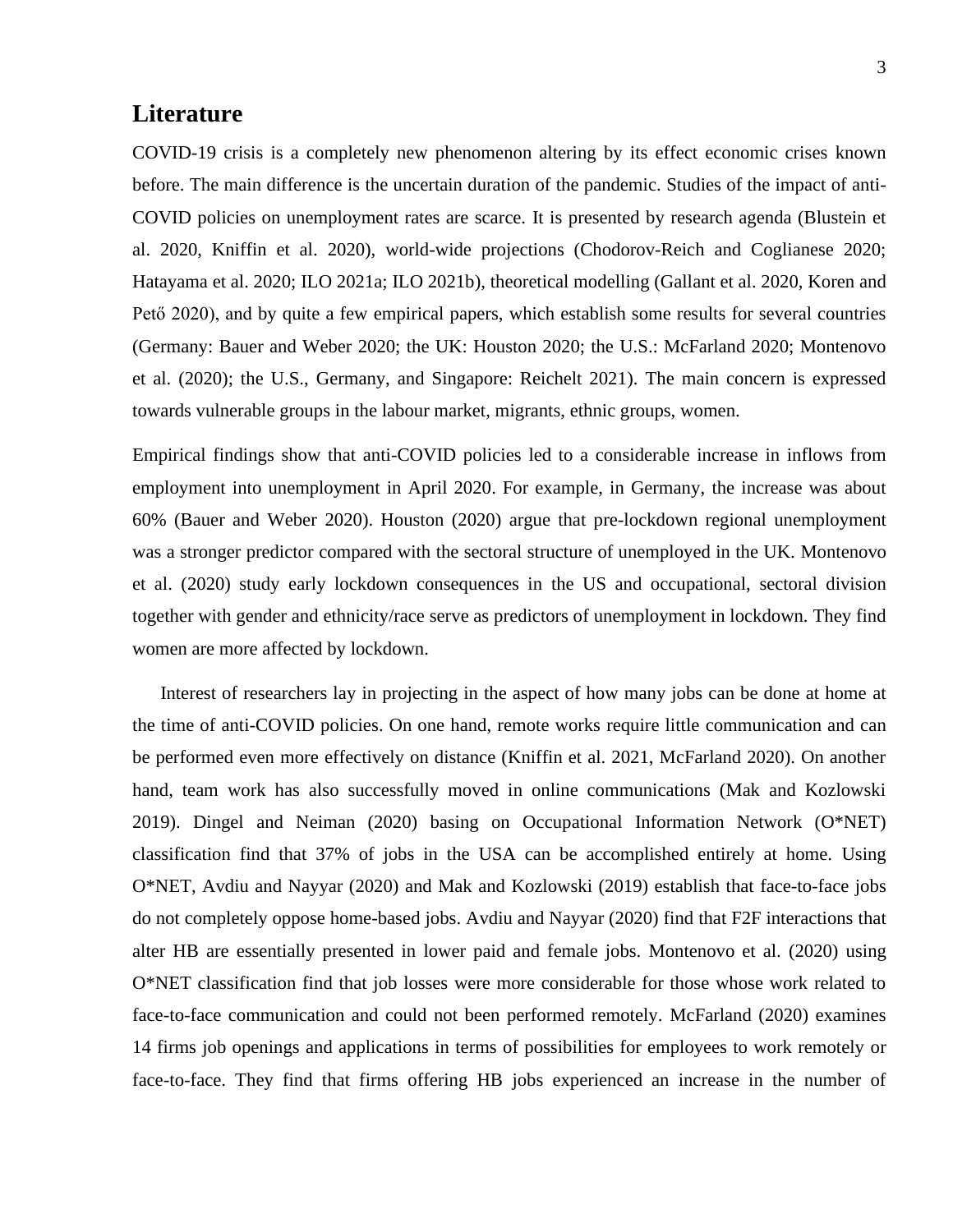applications and job openings, whereas F2F type of firms did not significantly change the number of job openings during lockdown.

Hatayama et al. (2020) employ skills surveys from 53 countries to evaluate possibilities to working from home. They predict that the level of economic development of the country should be an important factor to extent HB jobs. The proportion of women, college graduates and formal workers in the labour force are expected to correlate with the number of HB jobs in lockdown.

Face-to-face interaction between workers is conceptualized by Charlot and Duranton (2004) as "face-to-face meetings, word-of-mouth communication, and direct interactions". Oldenski (2012) scores importance of F2F contacts extending them on worker–client interaction for occupations classified in O\*NET. The classification categorises contacts into ''contact with others (face-to-face, by telephone, or otherwise)'', ''face-to-face discussions'' and ''physical proximity'', by which it is not possible to distinguish between F2F and a contact on distance. Avdiu et al. (2020) measure F2F intensity categorising contacts into "(a) establishing and maintaining personal relationships; (b) assisting and caring for others; (c) performing for or working directly with the public; and (d) selling to or influencing others." Boeri (2020) employs O\*Net classification with information from a survey of the Italian Statistical Office and Institute for the development of professional training of workers (INAPP) and their own personal assessment to "specify whether face-to-face contact is required or whether it can also be done online". Using O\*NET, Leibovici et al. (2020) classify US economic sectors and states in the contexts of being essential and presented by contact-intensive occupations likely to be relatively more affected by the COVID-19 pandemic.

The report (WB 2017) reveals variety of jobs that could be performed at home and dynamics in the structure of such works. In 2000s there were mainly self-employed manual workers with a low education and freelancers who despite relatively good education also belonged to the fringe of the labour market not having guaranteed earnings. In 2010s, platform work provided opportunities of working from home to an increasing share of formally employed office workers.

#### **Lockdown and unemployment in Russia**

In Russia, the macroeconomic changes of 2020 consisted of COVID-19 impact and a shock related to oil prices slump, like in other countries relying heavily on hydrocarbons export (WB 2020a). The overall unemployment rate (ILO classification) increased from 4.6% in February 2020 to 5.8% in April 2020, reaching maximum 6.4% in August-September 2020 (Fig. 1). These figures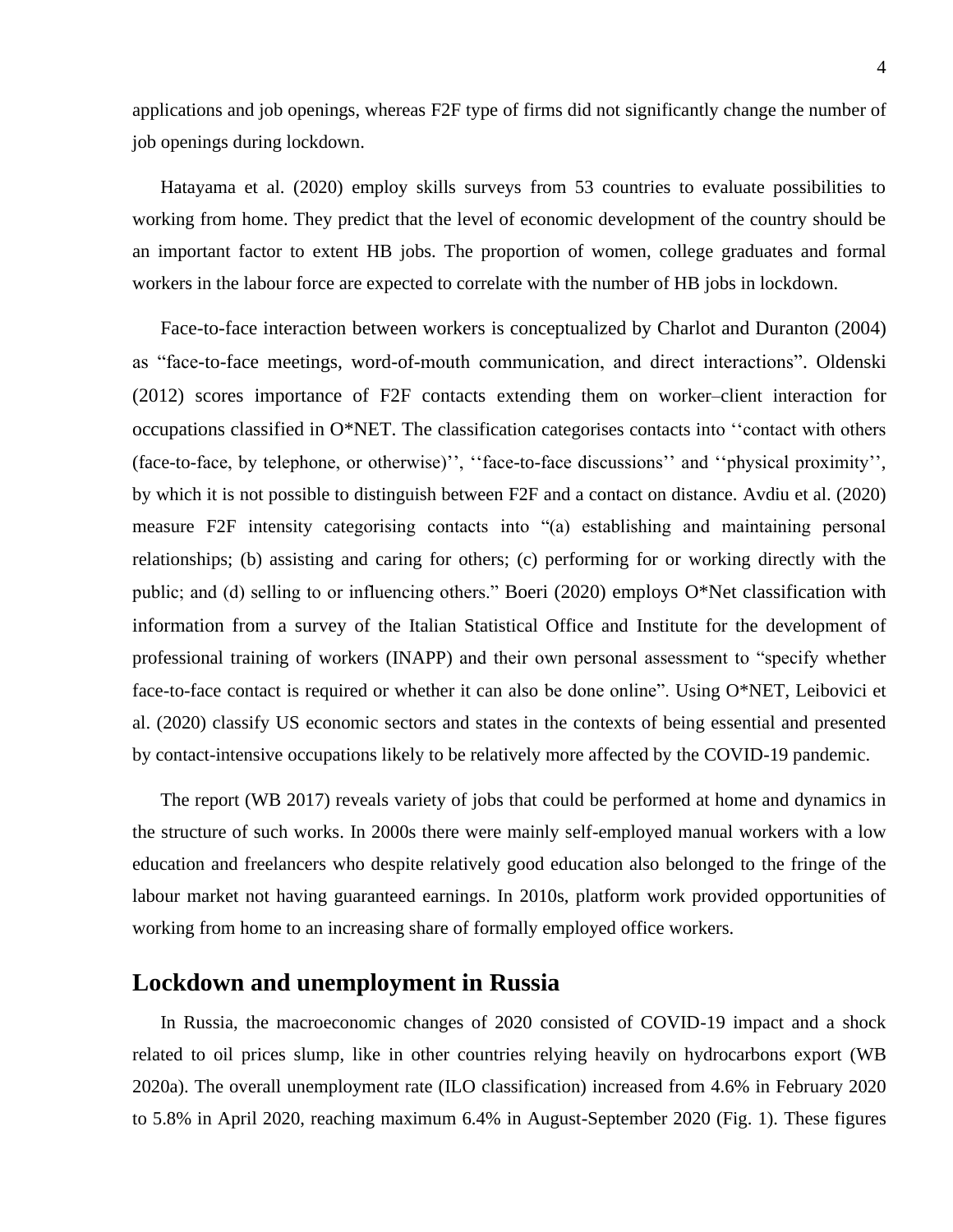5

correspond to a drop in the monthly average number of employed by 1.1% with a maximum 1.3% (Rosstat). Approximately each third job was reduced in manufacturing, construction, retail, and hospitality services that were difficult to perform on HB basis (WB 2020b). Whereas ICT, civil and health services experienced an increase in the number of jobs (ibid). As in other countries, young people aged 20–29 years old were hit at most and women outnumbered among unemployed (Morozov 2020). Kapeliushnikov (2020) points that it is difficult to estimate the precise unemployment rate by several reasons, among which are the tension in the labour market and national policies, in particular, "the managerial and financial capacities of the Public Employment Service (PES), responsible for supporting the unemployed" (ibid) affecting the proportions of applicants for unemployment allowance and those remained hiddenly unemployed. Therefore, the real figures on unemployment could vary from 7% to 26% outreaching the crisis numbers of the late 1990s (ibid). Kapeliushnikov (2020) explains fluctuations in registered unemployment "by the managerial and financial capacities of the PES, responsible for supporting the unemployed, rather than by the real state of the labour market."

Kapelyushinkiov (2020) projects a higher rise in unemployment in those regions where small and micro-enterprises accounted for a significant share of the economy as they had a greater institutional flexibility to reduce the number of employed. The prediction meets the figures that the larger shares of unemployed were observed in well-developed and highly populated Central and North Western federal districts with the largest share of total unemployed as of September 2020 (29%) (WB 2020b). Russia's Kaliningrad exclave was affected by anti-COVID-19 national and subnational policies much greater because of its specialisation on transport of goods and raw materials across borders that had been closed (Yemelyanova and Lyalina 2020). In terms of production, "regions with high share of mineral resource extraction suffered the most", whereas North Caucasian regions specialising on food production showed positive dynamics (WB 2020b)

Russian authorities adopted social distancing and mobility restrictions that implied national holydays for all sectors of the economy from March 27 to May 11, 2020. Then, the restrictions were moved on subnational level and meant mobility restrictions for seniors (65+) and enacting holydays restricting economic activity. Subnational anti-COVID policies were imposed in mostly populated regions. Moscow closed schools, universities, fitness facilities, beauty salons, shops, restaurants, cafes and bars (but not pharmacies and grocery stores) (WB 2020a) in some regions the restrictions lasted until July and were resumed in October – November 2020.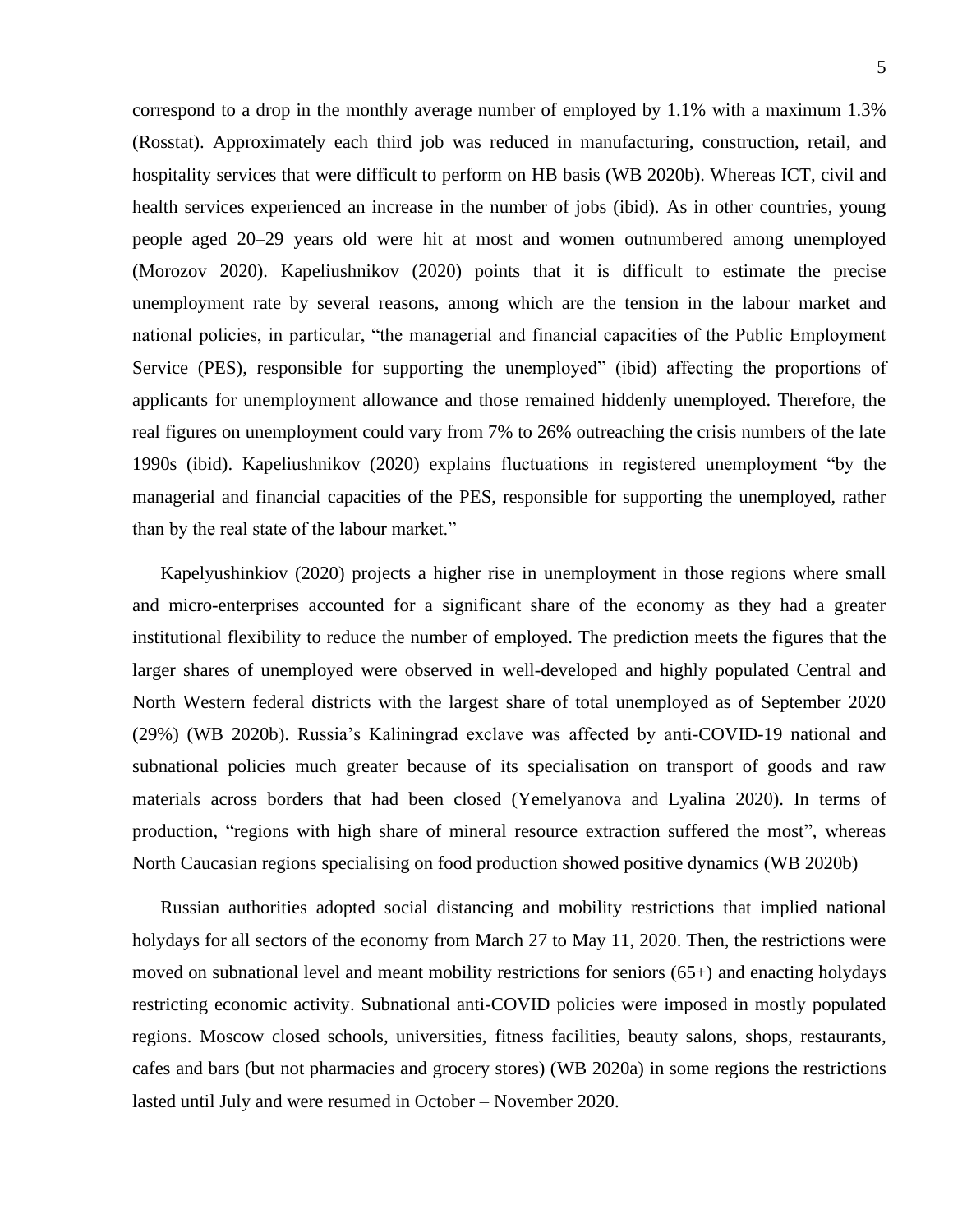In response to anti-COVID-19 policies many countries established temporary instruments to stabilize financial markets (e.g., WB 2020a), support business, and wellbeing of households hurt by lockdown. An increase in unemployment allowance became one of the main instruments adopted. This policy itself affected labour market situation. In the US, an increase of unemployment benefits up to \$600 per week had a tremendous effect on desire not to go back to work for 70% of unemployed (Greszler 2020). Another labour market related policy is a small business support. Bartik et al. (2020) find that a possibility to get a small business subsidy ('cash in hand') affected the desire of a firm owner to remain open regardless to the reduction in the demand for a firm service or production "as personal concerns about public safety dominated in the effect".

The Russian Government established both economic activity support policies and income support for the unemployed. In April 2020 the federal minimum unemployment benefit (UB) has been increased substantially. Until December 31, 2020, the maximum level was 12,130 (US\$157) against its previous level 8,000 (US\$103) roubles and reached 20,000 roubles combined with subnational policies (Kapeliushnikov 2020, WB 2020a). After March 1, 2020, a newly unemployed person was granted a maximum UB regardless his or her former earnings and a paid period increased from 6 to 9 months. 'Stay-at-home' requirement significantly reduced transaction costs coming from a mandatory renewal of unemployment registration in-person twice a month. Unemployed parents were granted additional allowance 3,000 roubles for three months (April to June 2020), and overall parents of children aged under 3-year-old (5,000 roubles for three months) and under age  $0-16 - 10,000$  roubles for three months per child during June – August 2020 (WB 2020a). Thus, the financial incentives to register as unemployed increased dramatically. By early projections, the lockdown total support of households would account for 0.68% of GDP with the 0.09% in UB and vast majority of payments to families with children (0.58%) in 2020 (ibid). Prior to anti-COVID policies, less than 5% of workers where home-based (ILO). This number is relatively low, as there are countries with over than 15% of HB workers (ibid). Gezici and Ozay (2020) find that categories of workers whose occupation and skills potentially allowed working via a platform were less likely to become unemployed.

#### **Research Strategy**

Anti-COVID policies directly affected those who could not perform their working duties while following social distance requirements. The imposed restrictions slowed down economic activity and the number of jobs reduced dramatically in most of economic sectors (except for health care,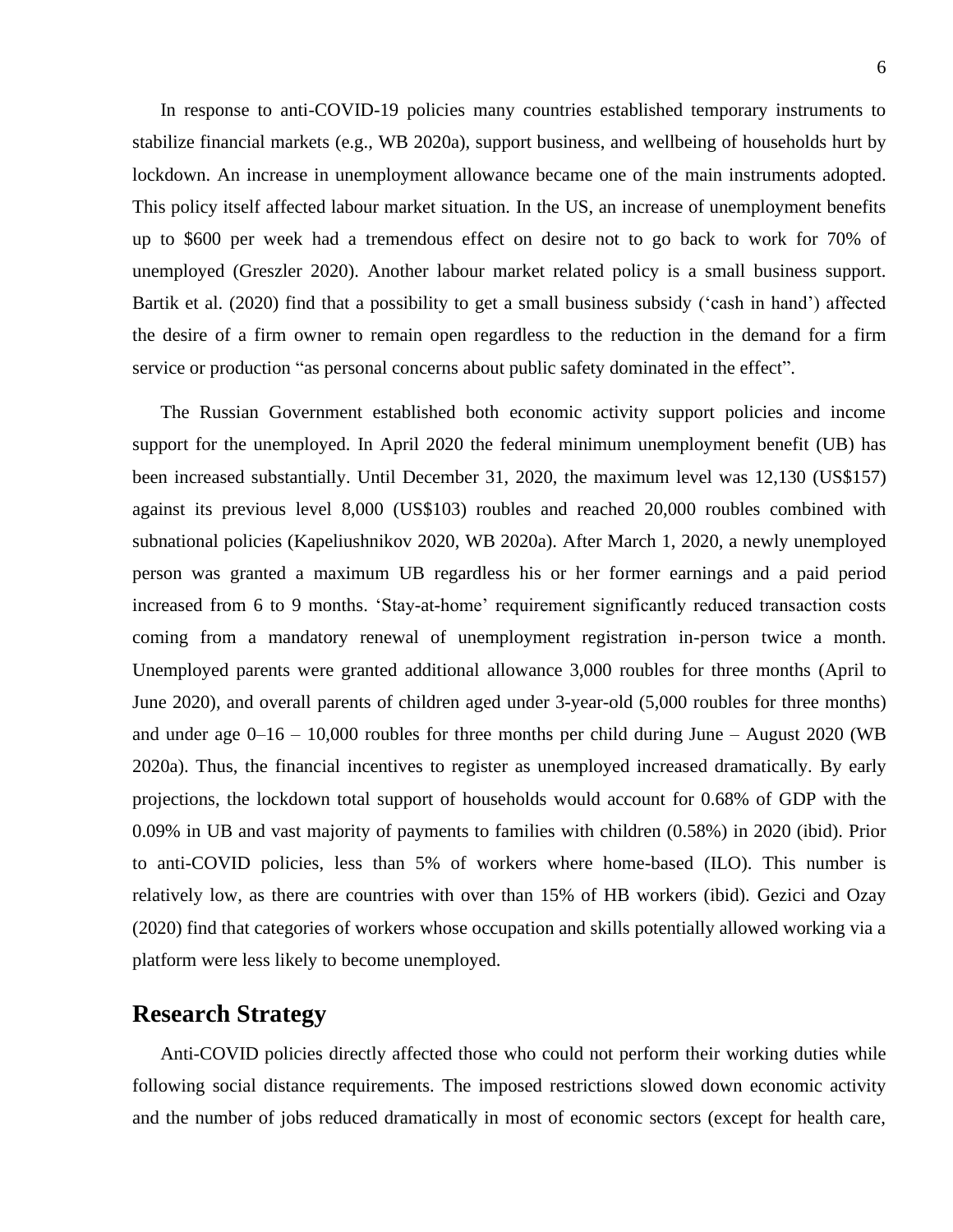ICTs…) through the decrease in demand. Therefore, there is an indirect effect of anti-COVID policies. Together with anti-COVID policies, other macroeconomic shocks and labour market policies affected unemployment growth. The aim of the study is evaluation of the direct effect of anti-COVID policies on the number of applicants for unemployment benefit ruling out other effects.

Face-to-face interaction is determined as contacting with others, clients, or co-workers face-toface, by telephone, or otherwise on the purpose of performed working duties regardless of whether it requires physical proximity or not. F2F score (*F2F*) corresponds to F2F intensity as an expected fraction of working time spent in F2F interaction. This measure, therefore, does not allow capturing the effect of anti-COVID policies restricted F2F interaction based on physical proximity. Second indicator, home based work score (*HB*) measures a fraction of working time that can be conducted on distance regardless of whether it requires F2F interaction or not. NHB score employed in the analysis is the reverse of *HB*, *NHB*=1-*HB.* This measure itself is invariant to anti-COVID policies. However, social distance restrictions generated a great demand on platform work, transforming opportunity into reality. Based on two scores, a score that measures F2F interaction intensity without opportunity to work remotely (*FNH*) is composed as

#### $FWH = I(F2F > F2F_{cr})$   $I(NHB > NHB_{cr})$ ,

where *I* is an indicator function  $(1 - yes, 0 - no)$ . This is expected to capture the effect of anti-COVID policies distinguishing the group that was directly affected and the group that was affected indirectly by the general economic recess.

Despite a great interest to the effect of anti-COVID policies on labour market, there are no studies that would answer a question how anti-COVID policies affected the number of applicants for unemployment benefit in Russia. I address this question by comparing the number of applicants for unemployment benefit in a treated group of workers with F2F-intense occupations and a group of workers, who were less exposed to the policies. I hypothesise a substantial increase in the number of applicants from the treated group. Being an exogenous shock, the effect of pandemics can be evaluated by difference-in-difference approach (DD).

The effect is evaluated in the presence of confounding factors. Firstly, the number of nonessential jobs that could not be performed remotely was also reduced due to a normative request from the government to decrease the number of employed (offline) by 30%. Women are more often work in F2F-intense jobs (teachers, nurses); therefore, gender is another confounder. Thirdly, the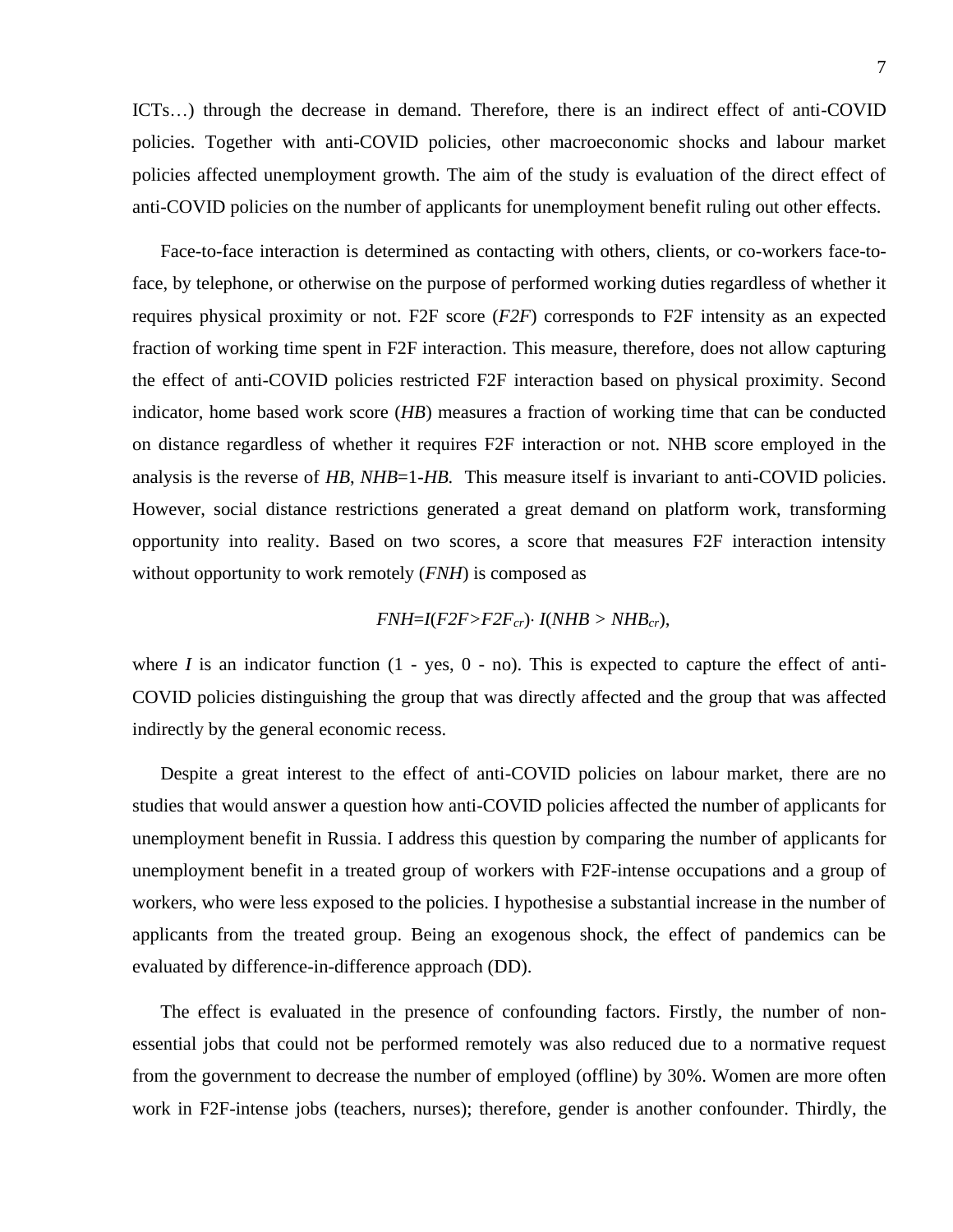level of education predicts a possibility to be performed on platform regardless to the intensity of face-to-face interaction.

DD is a common approach to capture the direct effect of a policy by eliminating confounding factors common for the control and the treated group. It has been employed for evaluation anti-COVID policies. Fairlie et al. (2020) employ DD to weekly application rates to establish the differences in the impact of anti-COVID policies on minority groups.<sup>3</sup> Gezici and Ozay (2020) use DD exploring the differences in the likelihood of unemployment across racial/ethnic groups in USA. Bauer and Weber (2020) apply DD for the groups selected by the degree of sector value added affected by the closures.

#### **Identification**

In the base model, the monthly regional number of applicants is regressed on binary variables derived as high/low scores, pre- and lockdown periods, and their interaction (Eq. 1). Triple difference is estimated in expectation that the effect of anti-COVID policies is different across education levels. The extended specification includes age groups (16-24, 25-44, 45-59, 60+), wage group (below median, third and fourth quartiles), and sectoral variables. For robustness check, binary variables computed from F2F and HB scores are included in the model separately instead of FNH variables.

$$
\log(number\ of\ applications)_{it} = \alpha + \sum_{j} F2F_{i}\beta_{j2} + \sum_{j} T_{i}\beta_{j3} + \sum_{j} F2F_{i} \cdot T_{i} \beta_{j4} + \sum_{j} NHB_{i}\delta_{j2} + \sum_{j} T_{i}\delta_{j3} + \sum_{j} NHB_{i} \cdot T_{i} \delta_{j4} + \sum_{j} NFH_{i}\varphi_{j2} + \sum_{j} T_{i}\varphi_{j3} + \sum_{j} NFH_{i} \cdot T_{i} \varphi_{j4} + X_{i}T_{i}\gamma + \eta_{i} + \varepsilon_{it}
$$
\n(1)

where *F2F*, *NHB*, and *NFH* are transformed into binary indicators with a threshold established on the base of preliminary analysis. *T* is a time specific effect.  $X$  – covariates that potentially have different contribution before/after treatment.

The effect of intensity of F2F type of work as the average treatment effect on the treated taking the treated and the control individuals with identical characteristics is as follows

<sup>&</sup>lt;sup>3</sup> They employ Blinder-Oaxaca decomposition and discontinuous random coefficient growth curve model as well.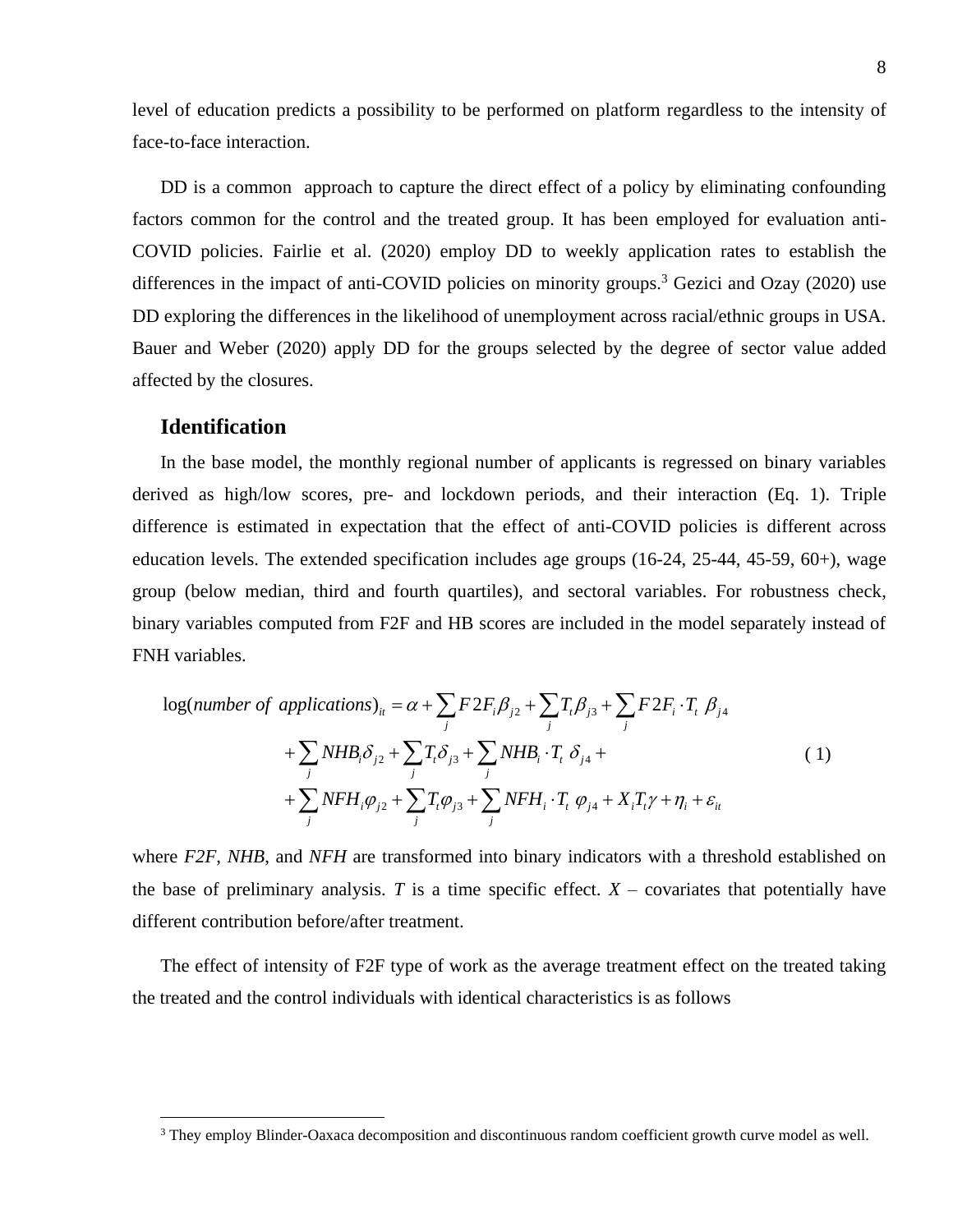$$
ATET_{F2F} = E(log(number of applications_i) | T = 1, F2F_i = 1, Education = j) -
$$
  
- E(log(number of applications<sub>i</sub>) | T = 0, F2F<sub>i</sub> = 1, Education = j) =  
=  $\beta_{j3} + \beta_{j4}$ 

Similar, the contribution of low possibilities to work remotely is

$$
ATETNHB = \delta_{j3} + \delta_{j4}
$$
  
ATET<sub>FNH</sub> =  $\varphi_{j3} + \varphi_{j4}$ 

#### **Data Features**

Data contain individual characteristics of applicants for UB from March 2019 to December 2020. The original set is about 5,600,000 records. Only 1,240,683 newly opened cases (applications) allow identifying F2F and HB values. Nonresponse bias increases with time as the proportion of applicants declared their previous professional occupation drops from 42.3% in March 2019 to 1.9% in November 2020 (Fig. 2).

I follow Boeri (2020) and Montenovo et al. (2020) to construct F2F and HB values of job characteristics to estimate differences in risks of job loss related to the intensity of face-to-face contacts and ability to work remotely. Then, data are aggregated by region, sector<sup>4</sup>, F2F score, HB dummy, and whether the job is within health sector (1), or somewhere else (0). This allows comparing the numbers of applicants in the aggregated groups in pre-lockdown period and during the lockdown. The number of applicants is employed instead of duration of unemployment, often analysed in labour market studies (e.g., Chodorow-Reich and Coglianese 2020), as the latter can be biased by large prevalence of cases opened before the lockdown and by national policies that made formal unemployment status more attractive in this period.

First, jobs are rated from 0, 0.1 to 1 by F2F and HB. Correlation between F2F and HB indices in February 2020 (microdata) was 0.194. Top/bottom 10% list by F2F intensity is presented in Appendix Table A1. Then data are aggregated by region, sector, gender, level of education (primary, secondary, university), F2F score, HB score, and whether the job is within health sector (1), or

<sup>4</sup> Codes correspond to OKVED, the Russian Classification of Economic Activities. Source: Obshcherossiyskiye klassifikatory, zakreplennyye za Minekonomrazvitiya Rossii <http://economy.gov.ru/minec/activity/sections/classificators/index>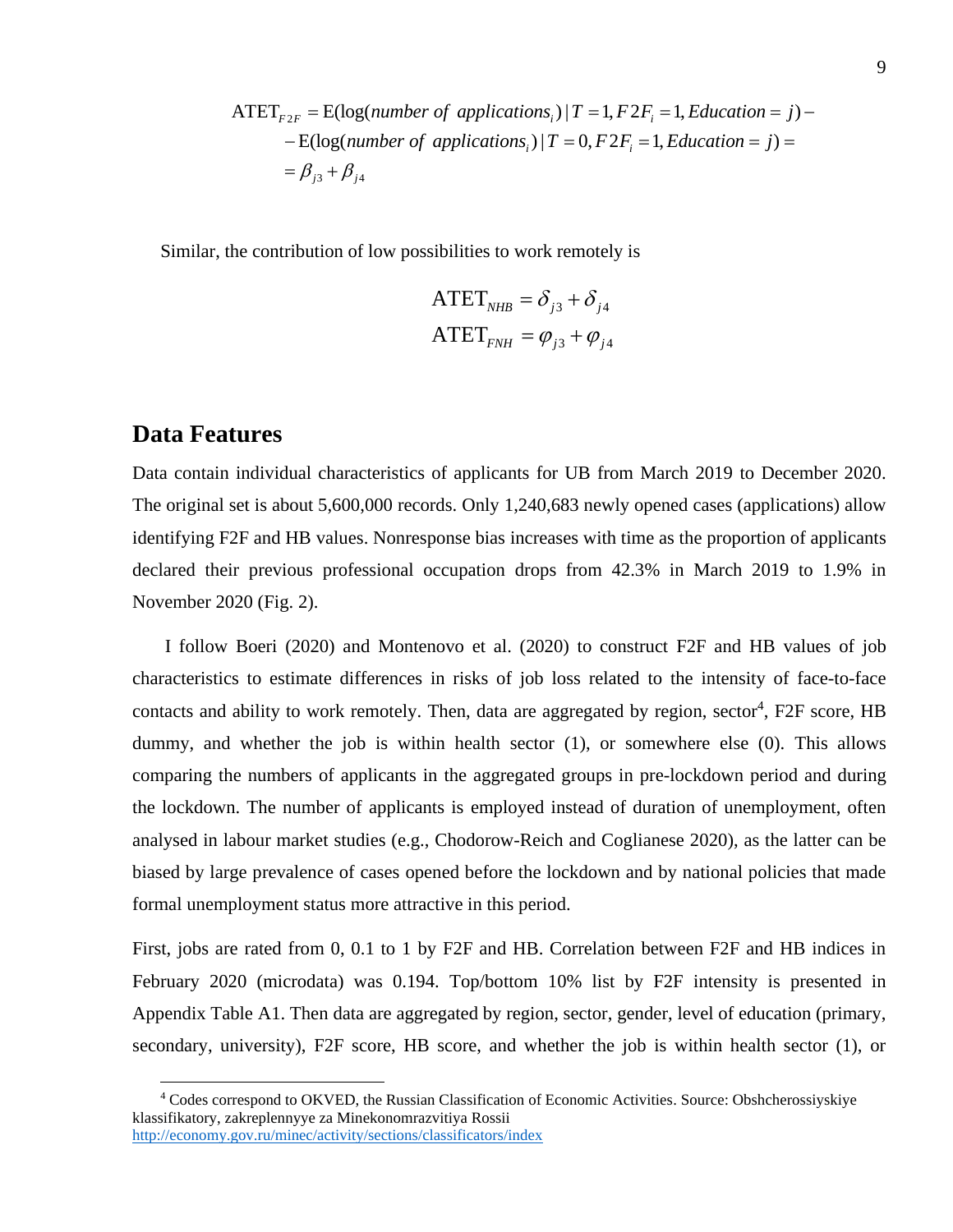somewhere else (0). In total, the studied sample consists of 225,000 aggregate records. F2F score takes values between 0 and 1 by step 0.1 and is subject to scaling, therefore several thresholds cutting off the treated and the control group are tested. The results show that the threshold  $F2F = 0.6$ provides the most dramatic raise in the number of applications in April 2020 (Fig. 3). It is used to distinguish F2F workers and the control groups in the descriptive statistics.<sup>5</sup> F2F are NHB are transformed into low 0 (0–0.5), or high  $1(0.6-1)$ . Fig. 3 demonstrates that prior to implementation of anti-COVID policies F2F workers were less likely to apply for UB. However, since April 2020 their numbers remarkably exceeded the numbers of unemployed in the control group. To December 2020, the difference disappears that can be explained by abolishing several policies supporting unemployed people.

Geographical distribution of applicants is consonant with reported in WB (2020a). Distribution of applications by OKVED and F2F for the period exactly before (February 2020) and after (April 2020) is shown in Table 1. Comparison by education (the proportions of people with primary, secondary, and tertiary education), age groups (younger than 25, 25–44, 45–59, age of retirement) and salary (dummies for belonging to a certain quartile in the total distribution over the considered period) across F2F and HB groups identifies several potential risk factors increasing likelihood of application for UB (Table 2). In F2F group, the proportion of applicants aged 25–44 increased from 56% to 68%, whereas the proportion of applicants in the group of 45–59 decreased from 40.9% to 28.7% after lockdown. Although women expectedly outnumber in F2F occupations, there were no significant changes in gender, education. There was an increase in the number of low paid applicants (wage in below median) in both F2F and control groups after lockdown.

Because data present newly made applications, they skyrocket in April-May 2020 and sharply decrease after, as those who applied earlier and remained unemployed are not observed. The quality of response to the professional occupation question drops over time from 40-42% in 2019 to 29-36 in January-May 2020 and to 11-23% in June-September. Therefore, the period of analysis is "Before: January-February 2020" and "After: April-May 2020". Fig A1 and A2 present the structure of applicants by F2F, HB and before/after period.

<sup>&</sup>lt;sup>5</sup> In regression analysis F2F scores are employed, which means varying amount of treatment.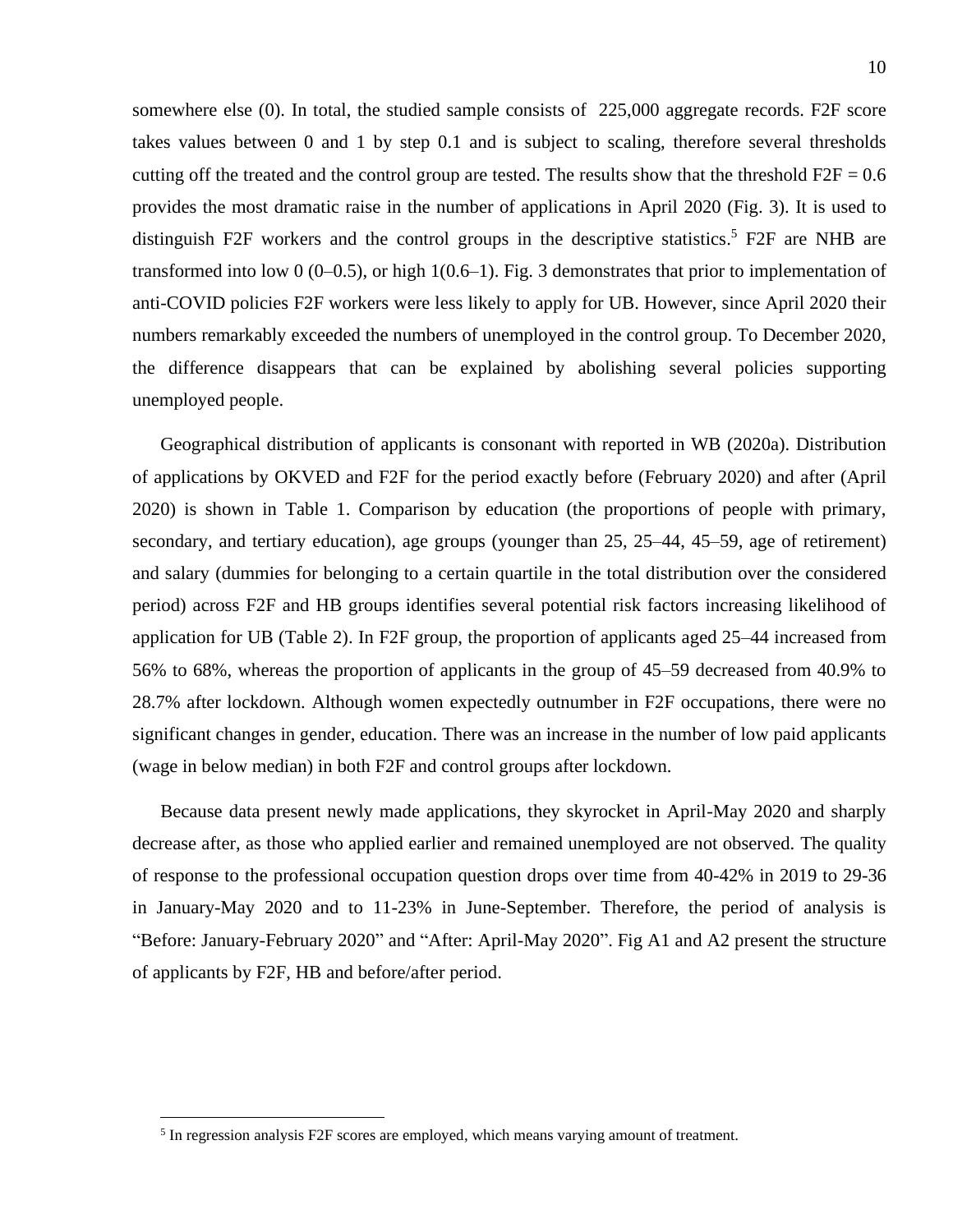#### **Results**

The main findings are that for women the effect of F2F intensive work was an additional factor in the growth of the number of applicants during April-May 2020 after anti-COVID policies had been enacted. The greatest increase was among low-skilled female workers, 27pp. Medium – 9.1 pp, high – 16.4 pp (Table 3 and Table A2 Panel A in the appendix). However, jobs not assumed to be conducted remotely for low-skilled women were likely to be in essential types of jobs, as NHB decreased the number of applicants, by 20.1 pp. For medium-skilled women NHB was positively associated with the log number of applicants, by 7.7 pp. F2F intensive jobs that could not be performed remotely had a contribution for women with university education, by 19.4 pp. As NHB is insignificant when FNH is included, likely the remote jobs are F2F intense in this category.

Similar to female group, low-skilled men in F2F intense jobs were harmed by policies to a greater extent by 21.8pp (Table 4 and Table A2 Panel B in the appendix). The contribution to the number of applicants is high for men with secondary and tertiary education, if possibility to work remotely is controlled. The ATETs are 46.1 pp and 19.9 pp respectively. In contrast to female groups, for low-skilled men opportunity to work remotely was not important. Whereas for mediumskilled – crucial for not intense F2F professions, as  $\text{ATET}_{\text{NHB}}$ =57.3 pp. For high-skilled men contributions of F2F and NHB are moderate 19.9 pp and 18 pp. They do not have a joint effect possibly categorising high-skilled vulnerable jobs either in high F2F and low NHB or otherwise.

## **Conclusion**

This study evaluates the impact of anti-COVID policies on the number of applicants for unemployment benefit exploring the effects of a degree of face-to-face contacts and a possibility to work remotely. The results help in understanding of a mechanism through which labour market adjusted to anti-COVID policies.

After enacting anti-COVID policies in March 2020, workers of face-to-face intense professions experienced a dramatic increase in the number of applicants to PES. Gender specific effects were different, affecting at most low-skilled women. Whereas for men, the effect was the highest for medium-skilled workers when opportunity to work remotely was accounted. Opportunity to conduct work remotely somewhat affected the number of medium-skilled female applicants, by 7.7 pp. Whereas for men this was the major contributor 57.3 pp. And the group of medium-skilled worker in total was affected at most. High-skilled female workers were more affected than male. For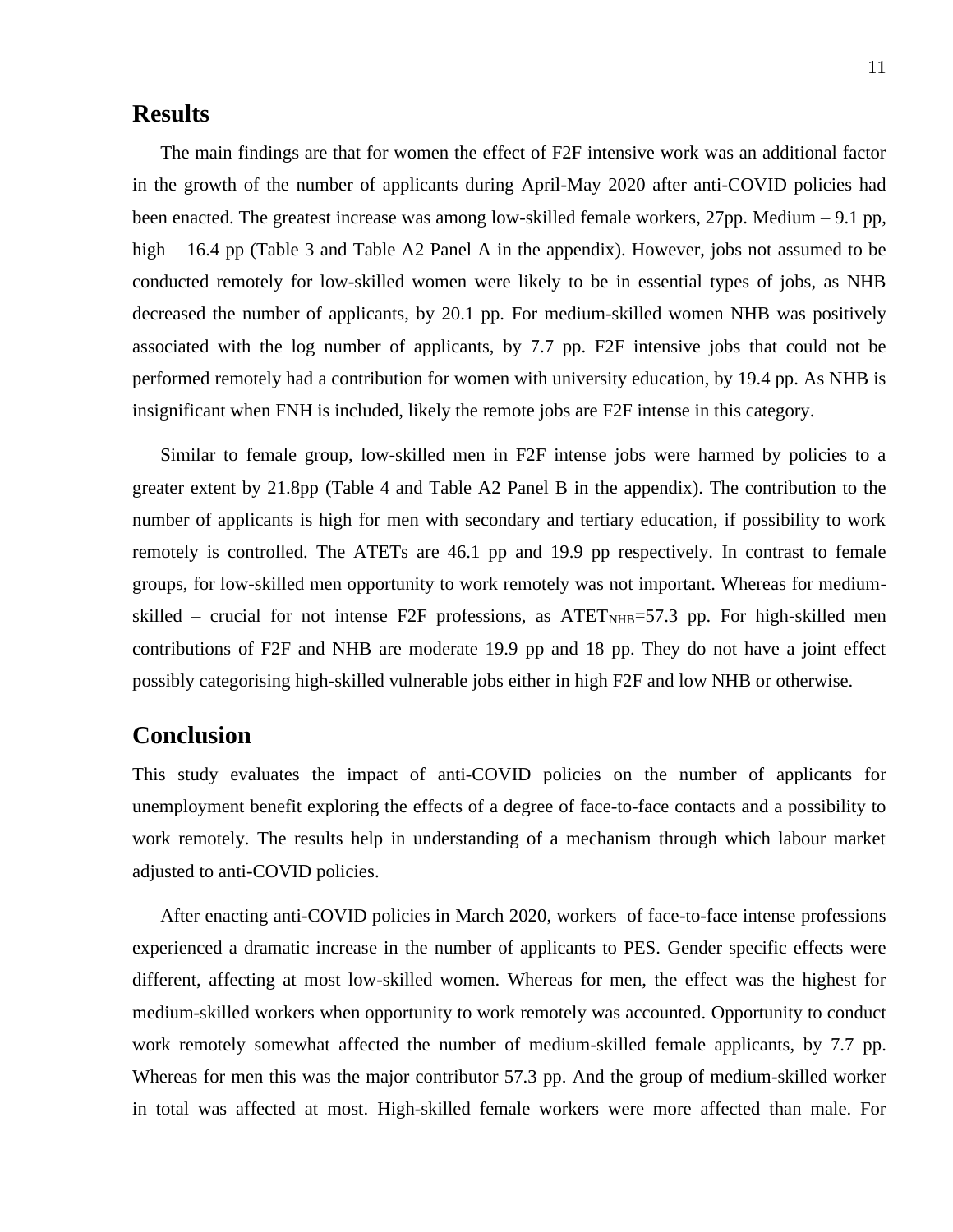women it was crucial not to be able to work remotely being in F2F intense jobs. For men, it was not important.

In contrast to expectation of Avdiu and Nayyar (2020) for the US that because F2F interactions that alter HB are essentially presented in lower paid and female jobs, they would be more affected. The estimates show that men with secondary education seem to be the most affected category (have to be estimated in one regression).

### **Bibliography**

Avdiu, B., Nayyar, G. (2020). When face-to-face interactions become an occupational hazard: Jobs in the time of COVID-19. *Economics Letters*, *197*, 109648.

Bartik A.W., Bertrand, M., Cullen, Z.B., Glaeser, E.L., Luca, M., Stanton, C.T. (2020) How Are Small Businesses Adjusting to COVID-19? Early Evidence from a Survey NBER Working Paper No. 26989

Bauer, A., Weber, E. (2021) COVID-19: How much unemployment was caused by the shutdown in Germany?, *Applied Economics Letters*, 28:12, 1053-1058, DOI: 10.1080/13504851.2020.1789544.

Bertrand, M., Duflo, E., Mullainathan, S. (2005) How Much Should We Trust Differences-in-Differences Estimates?, SSRN Electronic Journal, (October). doi: 10.2139/ssrn.288970.

Blustein, D. L., Duffy, R., Ferreira, J. A., Cohen-Scali, V., Cinamon, R. G., & Allan, B. A. (2020). Unemployment in the time of COVID-19: A research agenda.

Boeri, T., Caiumi, A., Paccagnella, M. (2020). Mitigating the work-safety trade-off. *Covid Economics*, *2*, 60-66.

Charlot, S., & Duranton, G. (2004). Communication externalities in cities. *Journal of Urban Economics*, *56*(3), 581-613.

Chodorow-Reich, G., Coglianese, J. (2020) Projecting Unemployment Durations: A Factor-Flows Simulation Approach with Application to the COVID-19 Recession. NBER WP 27566.

Dingel, J. I., & Neiman, B. (2020). How many jobs can be done at home?. *Journal of Public Economics*, *189*, 104235.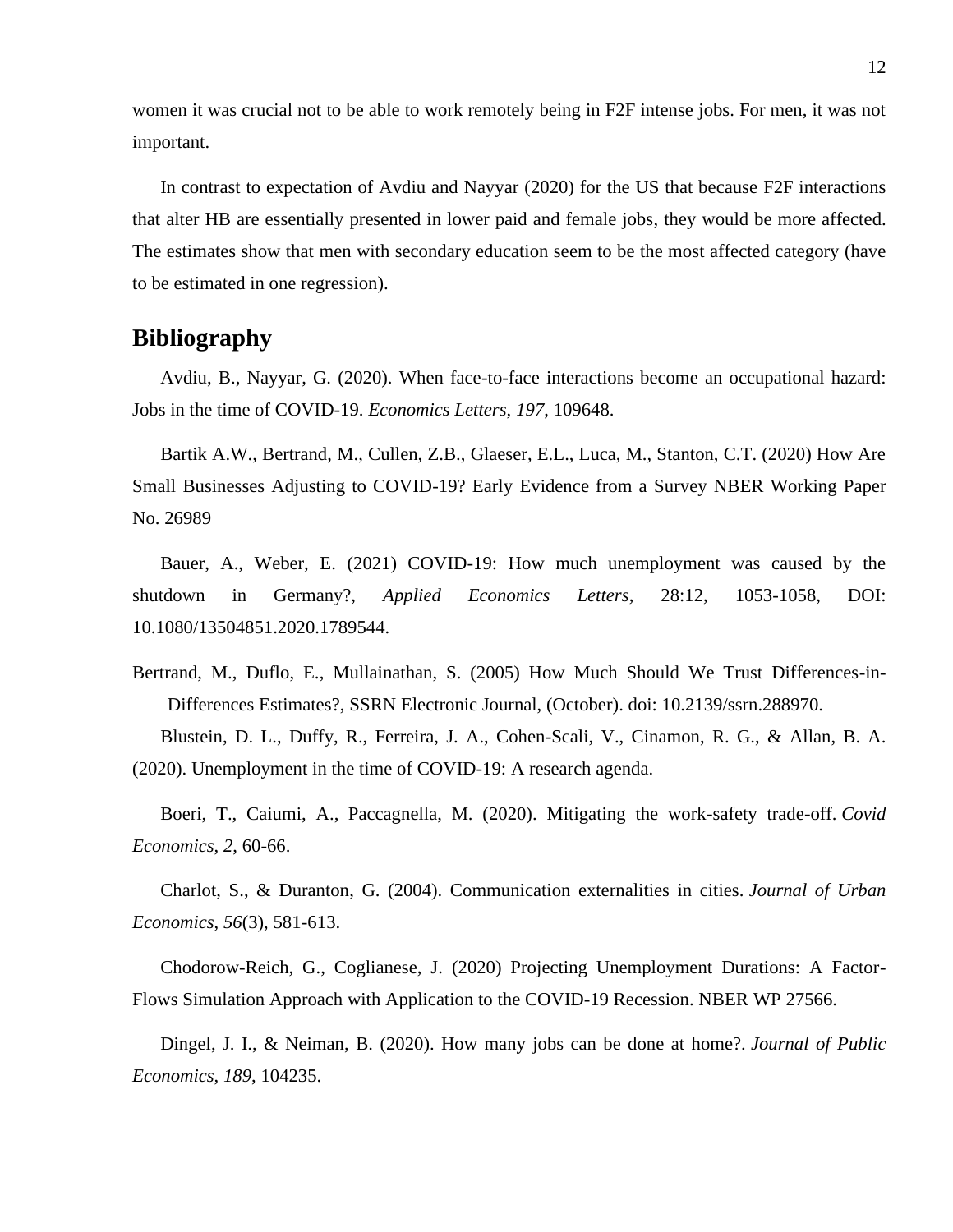Fairlie, R.W., Couch, K., Xu, H. (2020) The Impacts of COVID-19 on Minority Unemployment: First Evidence from April 2020 CPS Microdata. NBER WP 27246 http://www.nber.org/papers/w27246

Gallant, J., Kroft, K., Lange, F., Notowidigdo, M.J. (2020) Temporary Unemployment and Labor Market Dynamics During the COVID-19 Recession. NBER WP 27924.

Gezici, A., Ozay, O. (2020) How Race and Gender Shape COVID-19 Unemployment Probability. [http://dx.doi.org/10.2139/ssrn.3675022](https://dx.doi.org/10.2139/ssrn.3675022)

Greszler R. (2020) Tackling COVID-19 Unemployment: Work Opportunities and Targeted Support Beat Windfall Bonuses. Hermann Center for the Federal Budget #3507. http://report.heritage.org/bg3507.

Hatayama, M., Viollaz, M., Winkler, H.J. (2020) Jobs' Amenability to Working from Home: Evidence from Skills Surveys for 53 Countries. World Bank Policy Research Working Paper No. 9241.

Houston, D. (2020). Local resistance to rising unemployment in the context of the COVID‐19 mitigation policies across Great Britain. *Regional Science Policy & Practice*, *12*(6), 1189-1209.

ILO (2021a) *Working from home: From invisibility to decent work.* International Labour Office - Geneva: ILO.

ILO (2021b) *World Employment and Social Outlook: Trends 2021* International Labour Office – Geneva: ILO.

Kapeliushnikov R. (2020) Explosion in Unemployment: Fact or Fiction? <https://econs.online/en/articles/economics/explosion-in-unemployment-fact-or-fiction/>

Kniffin, K. M., Narayanan, J., Anseel, F., Antonakis, J., Ashford, S. P., Bakker, A. B., ... & Vugt, M. V. (2021). COVID-19 and the workplace: Implications, issues, and insights for future research and action. *American Psychologist*, *76*(1), 63.

Koren, M., Pető, R. (2020) Business disruptions from social distancing. PLoS ONE 15(9): e0239113. [https://doi.org/10.1371/journal.pone.0239113.](https://doi.org/10.1371/journal.pone.0239113)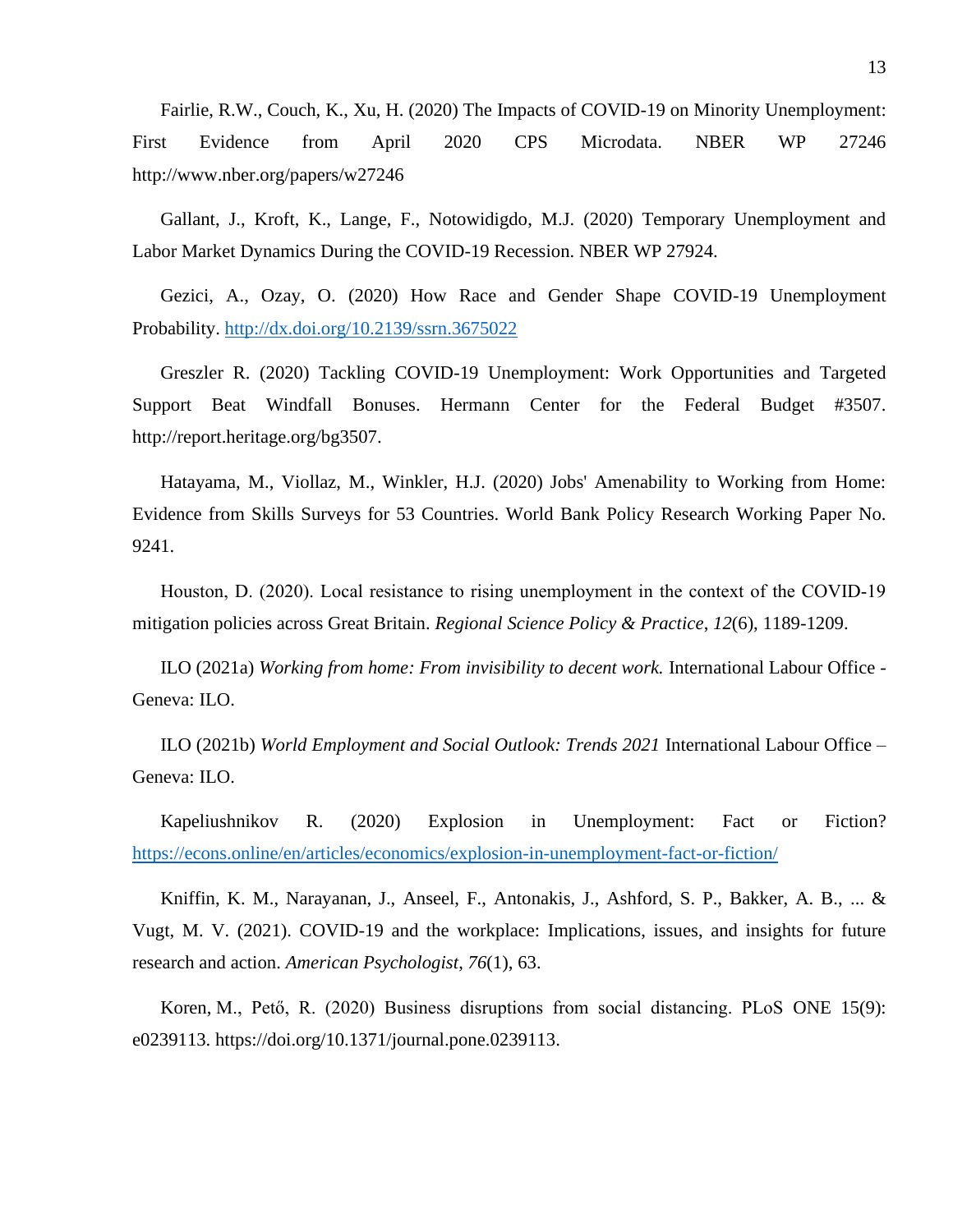Leibovici F., Santacreu, A.M., Famiglietti, M. (2020) Social Distancing and Contact-Intensive Occupations. Federal Reserve Bank of St. Louis. https://www.stlouisfed.org/on-theeconomy/2020/march/social-distancing-contact-intensive-occupations. March 24, 2020

Mak, S., & Kozlowski, S.W.J. (2019). Virtual teams: Conceptualization, integrative review, and research recommendations. In R. Landers (Ed.), The Cambridge handbook of technology and employee behavior (pp. 441– 479). Cambridge, United Kingdom: Cambridge University Press. <http://dx.doi.org/10.1017/9781108649636.018>

McFarland, L. A., Reeves, S., Porr, W. B., & Ployhart, R. E. (2020). Impact of the COVID-19 pandemic on job search behavior: An event transition perspective. *Journal of Applied Psychology*.

Montenovo L., Jiang, X., Rojas, F.L., Schmutte, I.M., Simon, K.I., Weinberg, B.A., Wing, C. (2020) Determinants of Disparities in Covid-19 Job Losses. NBER WP 27132, DOI 10.3386/w27132.

Morozov 2020 [https://econs.online/en/articles/economics/how-the-corona-crisis-has-influenced](https://econs.online/en/articles/economics/how-the-corona-crisis-has-influenced-the-russian-labour-market/)[the-russian-labour-market/](https://econs.online/en/articles/economics/how-the-corona-crisis-has-influenced-the-russian-labour-market/)

Oldenski, L. (2012). Export versus FDI and the communication of complex information. *Journal of International Economics*, *87*(2), 312-322.

Reichelt, M., Makovi, K., Sargsyan, A. (2021). The impact of COVID-19 on gender inequality in the labor market and gender-role attitudes. *European Societies*, *23*(sup1), S228-S245.

WB (2020a) Russia: Recession Andgrowth under the Shadow of a Pandemic. World Bank. Russia Economic Report 43.

WB (2020b) Russia's economy loses momentum amidst COVID-19 resurgence; awaits relief from vaccine. World Bank. Russia Economic Report 44.

Yemelyanova, L.L., Lyalina, A.V. (2020) The labour market of Russia's Kaliningrad exclave amid COVID-19, *Balt. Reg.*, Vol. 12, no 4, p. 61—82. doi: 10.5922/2079-8555-2020-4-4.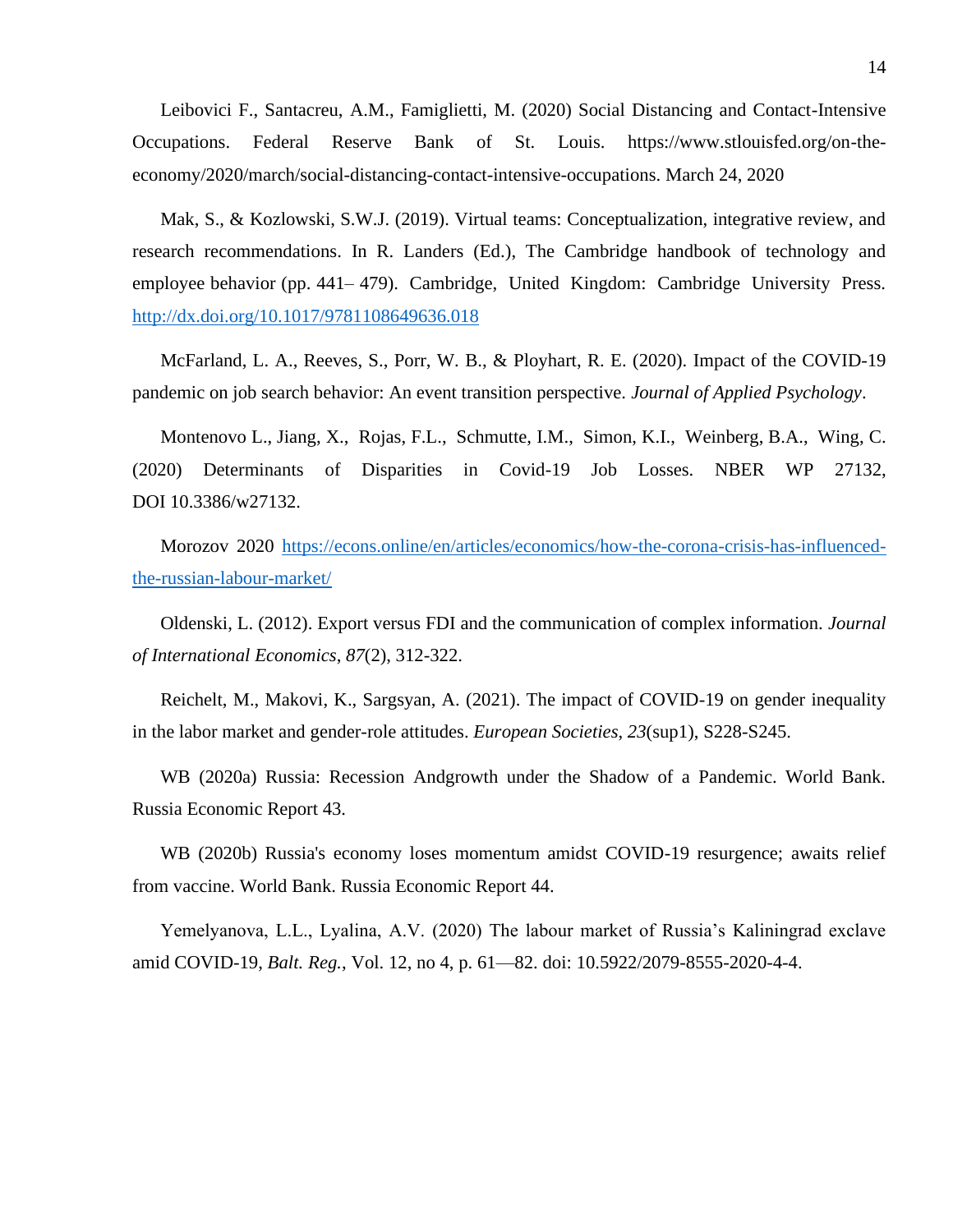

#### **Figure 1 Unemployment rate (ILO) and the number of employed in Russian Federation**

*Note*: Dashed line depicts the 3-month average number of employed in thousand people aged 15–72 years old. Solid line depicts the monthly unemployment rate among 15–72 years old by ILO methodology in per cent.



*Source*: Federal State Statistics Service.<https://rosstat.gov.ru/>

Figure 2 The number of applicants for UB by gender and response on profession in the last job.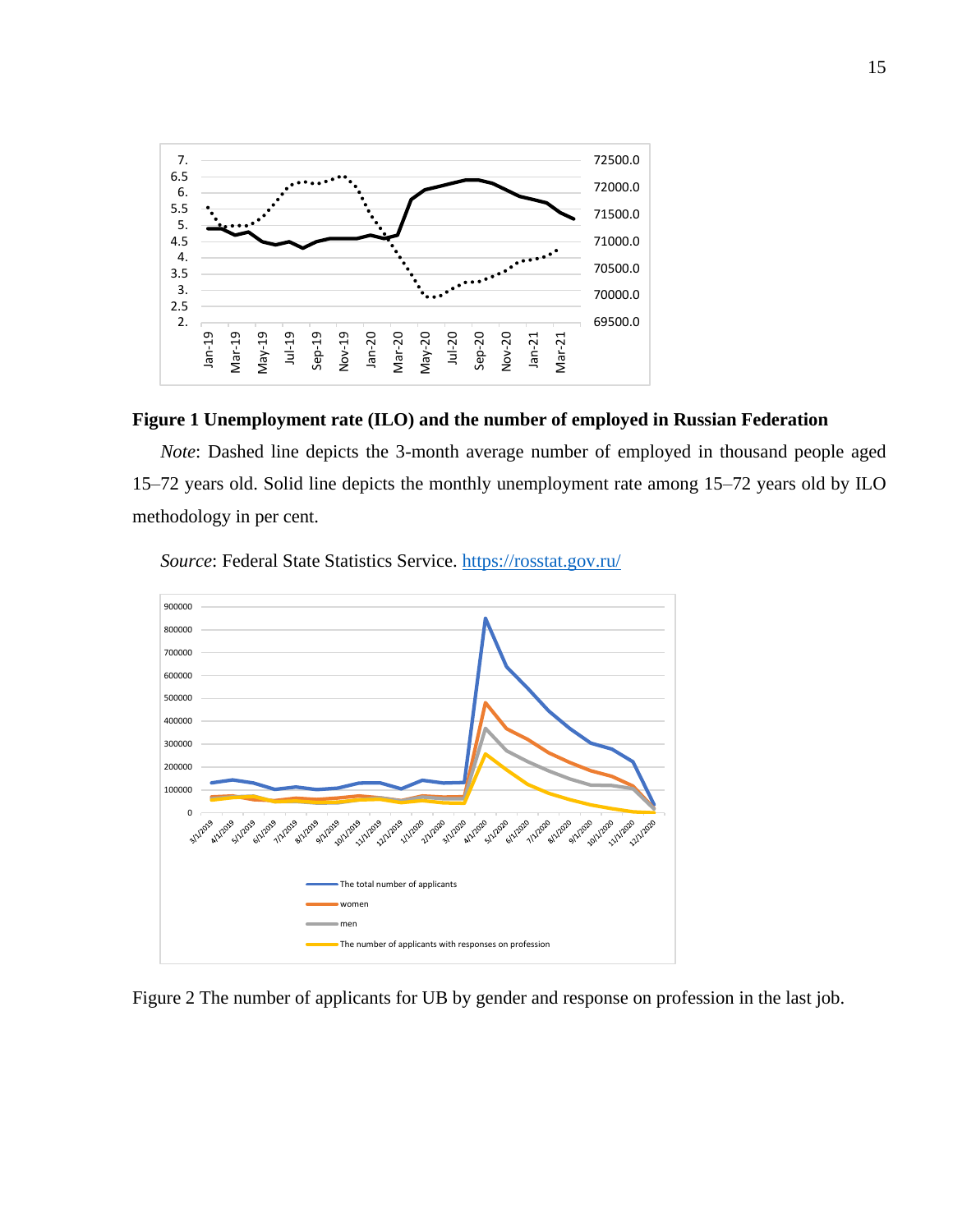



*Source*: Constructed by the author.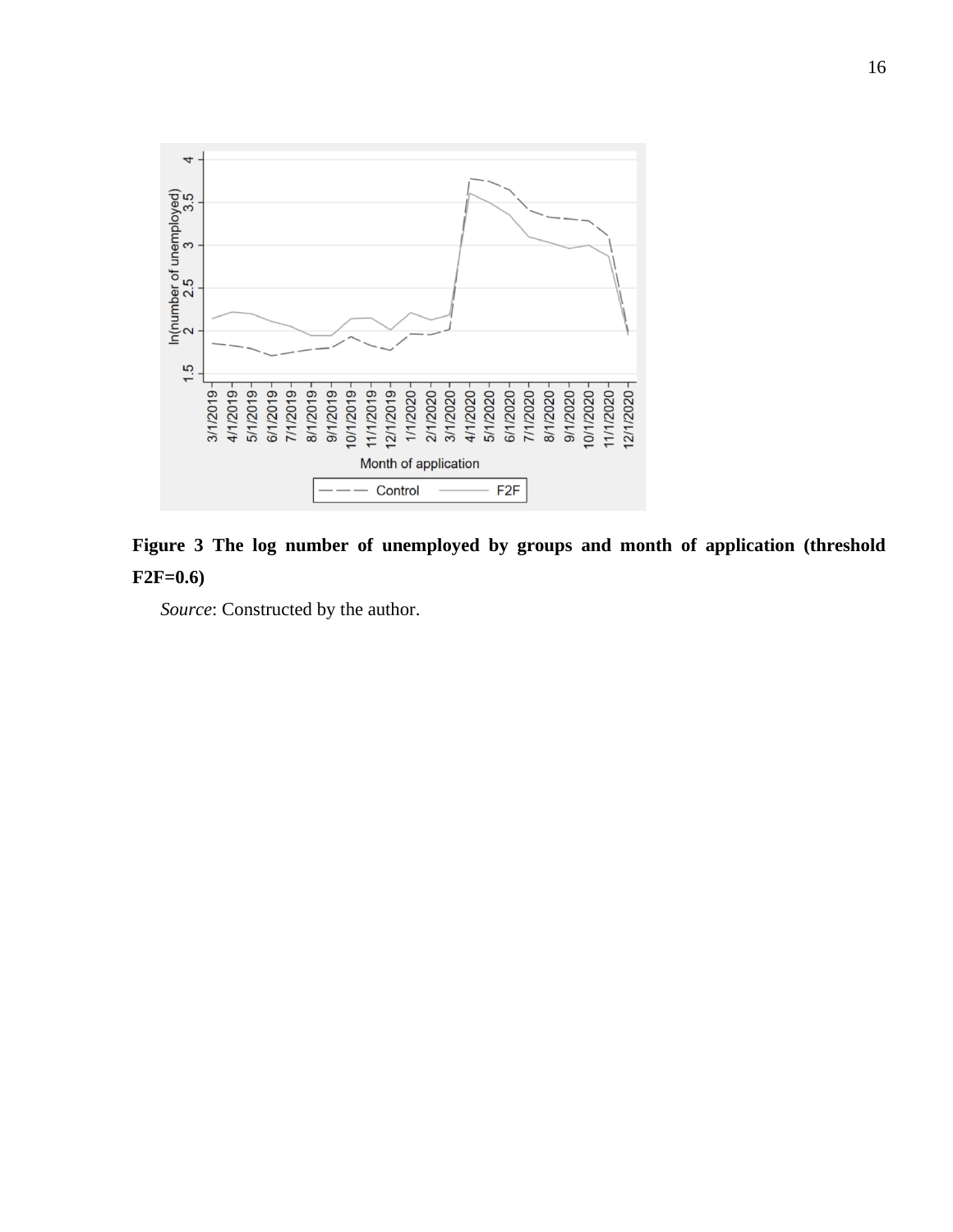|                                                     | Feb-20 |         |
|-----------------------------------------------------|--------|---------|
| Sector                                              | F2F    | Control |
| Администрация                                       | 1310   | 1344    |
| Водоснабжение                                       |        |         |
| Госуправление, военная безопасность, соцобеспечение |        |         |
| Добыча полезных ископаемых                          |        | 11      |
| Домашние хозяйства                                  |        | 13      |
| Здравоохранение                                     | 89     | 155     |
| Информация и связь                                  |        | 53      |
| Культура и спорт                                    | 7      |         |
| Наука                                               |        |         |
| Недвижимость                                        |        |         |
| Обеспечение электроэнергией                         |        | 266     |
| Обрабатывающие производства                         | 19     | 1770    |
| Образование                                         | 355    |         |
| Общепит и гостиницы                                 | 46     | 487     |
| Прочее                                              | 1222   | 10392   |
| Сельское хозяйство                                  |        | 90      |
| Строительство                                       |        | 114     |
| Торговля                                            | 3414   | 9       |
| Финансы                                             |        | 1706    |
| Экстерриториальные организации                      |        |         |

| Table 1 Sectoral structure of applicants by F2F/control in February 2020 (before) and April |  |  |  |  |
|---------------------------------------------------------------------------------------------|--|--|--|--|
| $2020$ (after)                                                                              |  |  |  |  |

|                                                     | Apr-20       |                |
|-----------------------------------------------------|--------------|----------------|
| <b>Sector</b>                                       | F2F          | <b>Control</b> |
| Администрация                                       | 32042        | 18861          |
| Водоснабжение                                       |              |                |
| Госуправление, военная безопасность, соцобеспечение | $\mathbf{1}$ |                |
| Добыча полезных ископаемых                          |              | 66             |
| Домашние хозяйства                                  |              | 187            |
| Здравоохранение                                     | 737          | 424            |
| Информация и связь                                  |              | 603            |
| Культура и спорт                                    | 106          | 34             |
| Наука                                               |              |                |
| Недвижимость                                        |              |                |
| Обеспечение электроэнергией                         |              | 1283           |
| Обрабатывающие производства                         | 787          | 12949          |
| Образование                                         | 2785         |                |
| Общепит и гостиницы                                 | 1804         | 6161           |
| Прочее                                              | 20868        | 39672          |
| Сельское хозяйство                                  |              | 98             |
| Строительство                                       |              | 1127           |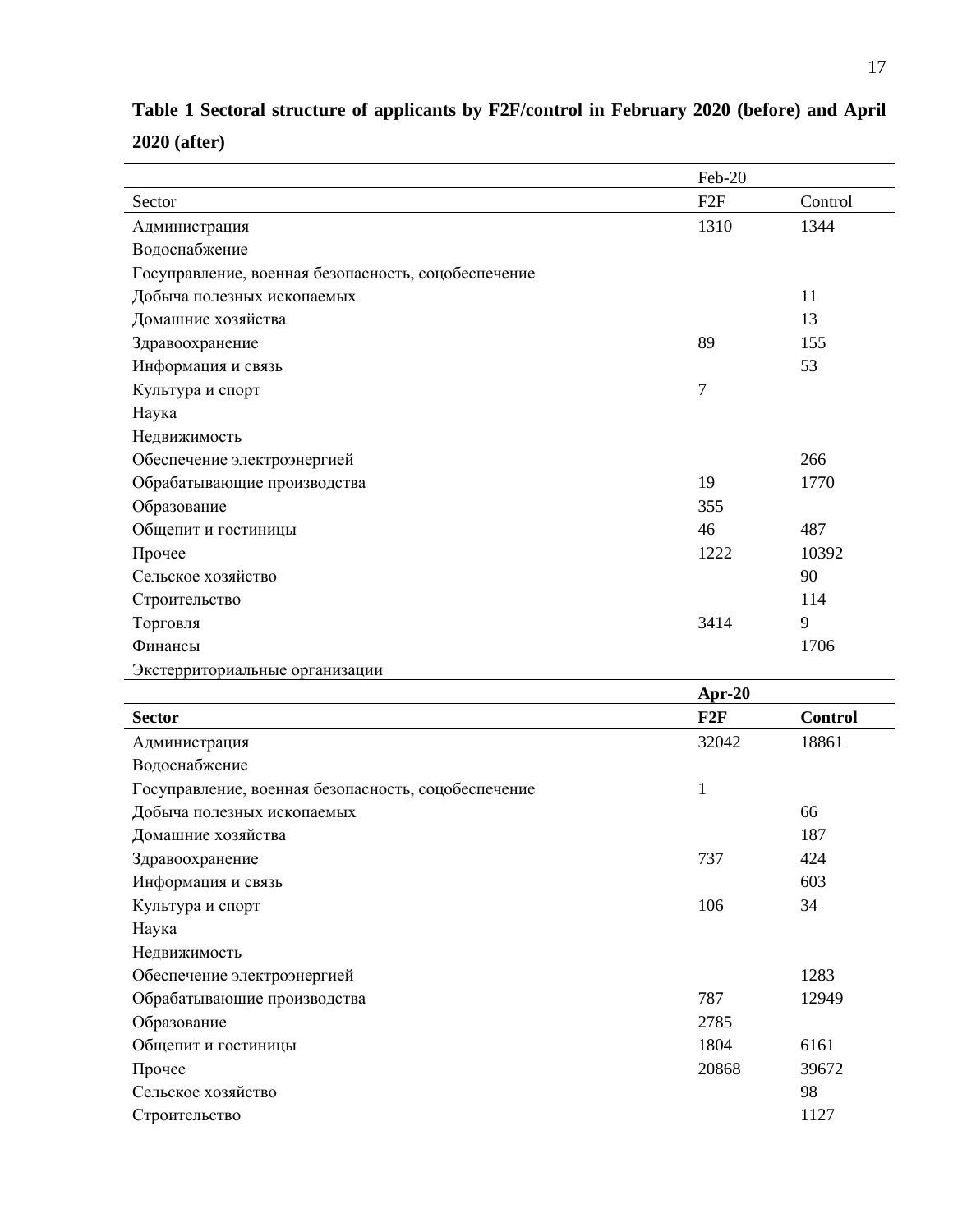| Торговля                       | 39881 | -61   |
|--------------------------------|-------|-------|
| Финансы                        |       | 14099 |
| Экстерриториальные организации |       |       |

## **Table 2 Structure of applicants by F2F (threshold F2F=0.6), age, gender, education and wage before/after (Feb-2020 to Apr-2020)**

| Control<br>Control<br>F2F<br>F2F<br>Education<br>15.3%<br>16.3%<br>Primary<br>22.6%<br>19.6%<br>$(28.1\%)$<br>$(18.2\%)$<br>$(23.1\%)$<br>(21.3%)<br>40.1%<br>40.6%<br>43.0%<br>41.5%<br>Secondary<br>35.0%<br>35.8%<br>32.2%<br>29.3%<br>15.6%<br>24.7%<br>16.3%<br>22.7%<br>Tertiary<br>32.5%<br>34.7%<br>29.0%<br>26.6%<br>6.1%<br>Male<br>50.1%<br>5.4%<br>49.1%<br>44.7%<br>12.0%<br>12.2%<br>44.2%<br>Age<br>11.7%<br>Younger than 25 years old<br>1.4%<br>7.0%<br>2.7%<br>7.6%<br>14.3%<br>9.8%<br>19.7%<br>56.2%<br>76.6%<br>68.0%<br>77.3%<br>$25 - 44$ |  |
|------------------------------------------------------------------------------------------------------------------------------------------------------------------------------------------------------------------------------------------------------------------------------------------------------------------------------------------------------------------------------------------------------------------------------------------------------------------------------------------------------------------------------------------------------------------|--|
|                                                                                                                                                                                                                                                                                                                                                                                                                                                                                                                                                                  |  |
|                                                                                                                                                                                                                                                                                                                                                                                                                                                                                                                                                                  |  |
|                                                                                                                                                                                                                                                                                                                                                                                                                                                                                                                                                                  |  |
|                                                                                                                                                                                                                                                                                                                                                                                                                                                                                                                                                                  |  |
|                                                                                                                                                                                                                                                                                                                                                                                                                                                                                                                                                                  |  |
|                                                                                                                                                                                                                                                                                                                                                                                                                                                                                                                                                                  |  |
|                                                                                                                                                                                                                                                                                                                                                                                                                                                                                                                                                                  |  |
|                                                                                                                                                                                                                                                                                                                                                                                                                                                                                                                                                                  |  |
|                                                                                                                                                                                                                                                                                                                                                                                                                                                                                                                                                                  |  |
|                                                                                                                                                                                                                                                                                                                                                                                                                                                                                                                                                                  |  |
|                                                                                                                                                                                                                                                                                                                                                                                                                                                                                                                                                                  |  |
|                                                                                                                                                                                                                                                                                                                                                                                                                                                                                                                                                                  |  |
|                                                                                                                                                                                                                                                                                                                                                                                                                                                                                                                                                                  |  |
|                                                                                                                                                                                                                                                                                                                                                                                                                                                                                                                                                                  |  |
| 32.8%<br>26.6%<br>28.0%<br>26.0%                                                                                                                                                                                                                                                                                                                                                                                                                                                                                                                                 |  |
| $45 - 59$<br>40.9%<br>16.5%<br>28.7%<br>11.0%                                                                                                                                                                                                                                                                                                                                                                                                                                                                                                                    |  |
| 32.2%<br>24.3%<br>20.8%<br>27.7%                                                                                                                                                                                                                                                                                                                                                                                                                                                                                                                                 |  |
| $0.0\%$<br>retired<br>1.5%<br>0.5%<br>0.0%                                                                                                                                                                                                                                                                                                                                                                                                                                                                                                                       |  |
| 0.1%<br>0.0%<br>5.5%<br>1.5%                                                                                                                                                                                                                                                                                                                                                                                                                                                                                                                                     |  |
| Salary                                                                                                                                                                                                                                                                                                                                                                                                                                                                                                                                                           |  |
| 47.5%<br>42.4%<br>53.2%<br>57.2%<br>1st and 2nd quartiles                                                                                                                                                                                                                                                                                                                                                                                                                                                                                                        |  |
| 31.4%<br>32.9%<br>24.5%<br>23.9%                                                                                                                                                                                                                                                                                                                                                                                                                                                                                                                                 |  |
| 3d quartile<br>23.2%<br>28.3%<br>23.6%<br>23.0%                                                                                                                                                                                                                                                                                                                                                                                                                                                                                                                  |  |
| 23.3%<br>27.7%<br>18.7%<br>18.1%                                                                                                                                                                                                                                                                                                                                                                                                                                                                                                                                 |  |
| 4th quartile<br>27.8%<br>27.1%<br>20.6%<br>16.6%                                                                                                                                                                                                                                                                                                                                                                                                                                                                                                                 |  |
| 31.0%<br>29.0%<br>19.6%<br>16.5%                                                                                                                                                                                                                                                                                                                                                                                                                                                                                                                                 |  |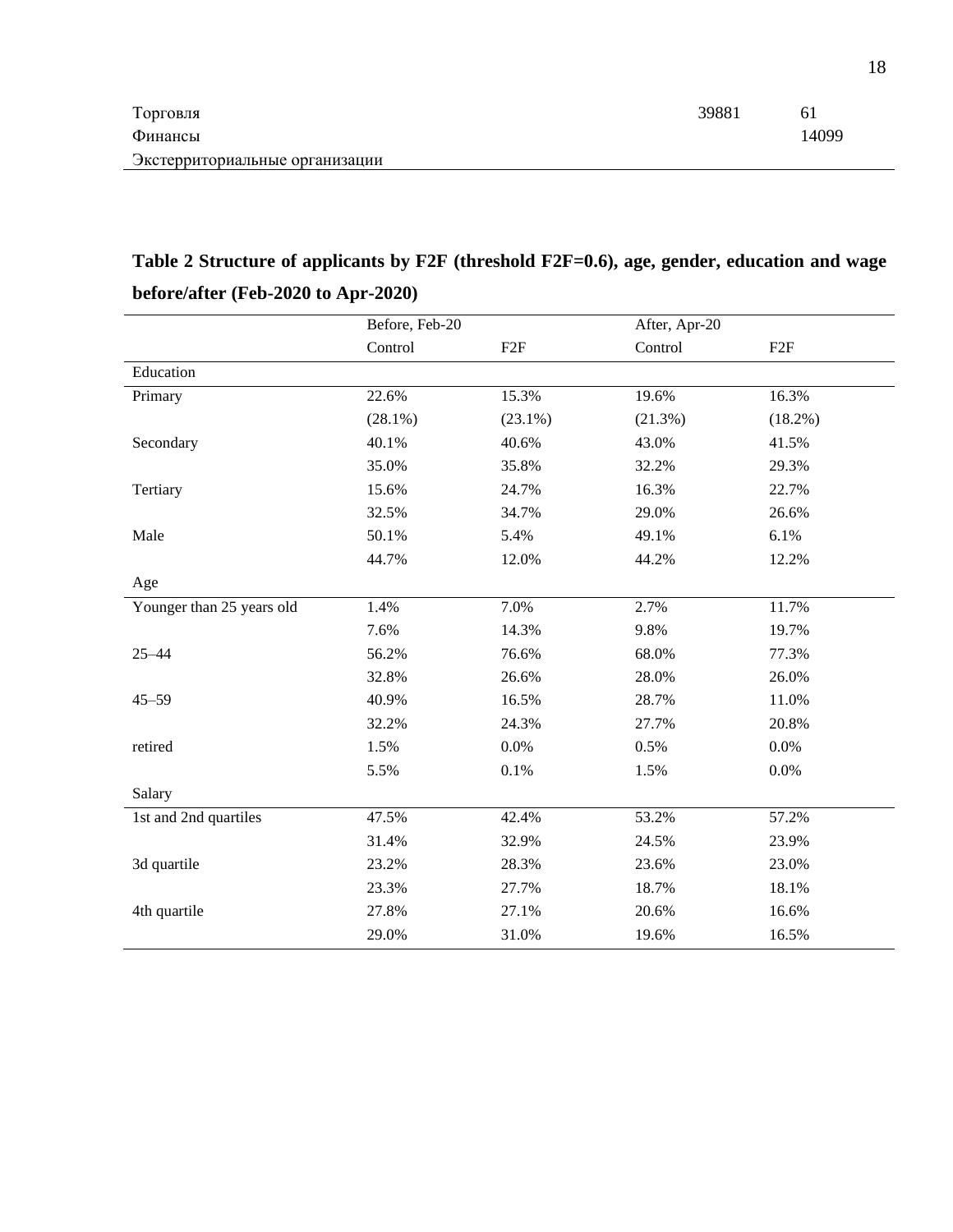|                   | coef       | se    | coef             | se    | coef        | se    | coef            | se    | coef        | se    | coef            | se    | coef        | se    |
|-------------------|------------|-------|------------------|-------|-------------|-------|-----------------|-------|-------------|-------|-----------------|-------|-------------|-------|
| F2F_prim          | $0.349***$ | 0.027 | $0.338***$       | 0.028 | $0.339***$  | 0.028 | $0.237***0.069$ |       | $0.236***$  | 0.069 | $0.271***0.068$ |       | $0.27***$   | 0.068 |
| sec               | $0.183***$ | 0.022 | $0.185***$ 0.022 |       | $0.186***$  | 0.022 | 0.067           | 0.053 | 0.067       | 0.053 | $0.092*$        | 0.053 | $0.091*$    | 0.053 |
| high              | $0.254***$ | 0.022 | $0.255***0.022$  |       | $0.256***$  | 0.022 | $0.098**$       | 0.04  | $0.098**$   | 0.04  | $0.164***0.042$ |       | $0.164***$  | 0.042 |
| NHB_prim          |            |       | $-0.185***0.037$ |       | $-0.186***$ | 0.037 | $-0.239**0.05$  |       | $-0.241***$ | 0.05  | $-0.2***$       | 0.052 | $-0.201***$ | 0.052 |
| <u>sec</u>        |            |       | $0.082***$       | 0.029 | $0.082***$  | 0.029 | $0.025**$ 0.037 |       | 0.024       | 0.037 | $0.078*$        | 0.041 | $0.077*$    | 0.041 |
| high              |            |       | 0.024            | 0.024 | 0.024       | 0.024 | $-0.081**0.033$ |       | $-0.081**$  | 0.033 | $-0.04$         | 0.037 | $-0.04$     | 0.037 |
| FNH_prim          |            |       |                  |       |             |       | 0.121           | 0.075 | 0.123       | 0.075 | 0.069           | 0.075 | 0.071       | 0.075 |
| sec               |            |       |                  |       |             |       | $0.142**$       | 0.059 | $0.144**$   | 0.059 | $0.114*$        | 0.059 | 0.116       | 0.059 |
| high              |            |       |                  |       |             |       | 0.226           | 0.048 | $0.227***$  | 0.048 | $0.193***0.05$  |       | $0.194***$  | 0.05  |
| Covariates x Time |            |       |                  |       | age groups  |       |                 |       | age groups  |       |                 |       | age groups  |       |
|                   |            |       |                  |       | wage groups |       |                 |       | wage groups |       |                 |       | wage groups |       |
|                   |            |       |                  |       |             |       |                 |       |             |       | okved           |       | okved       |       |

# **Table 3 ATET postEstimates. Women**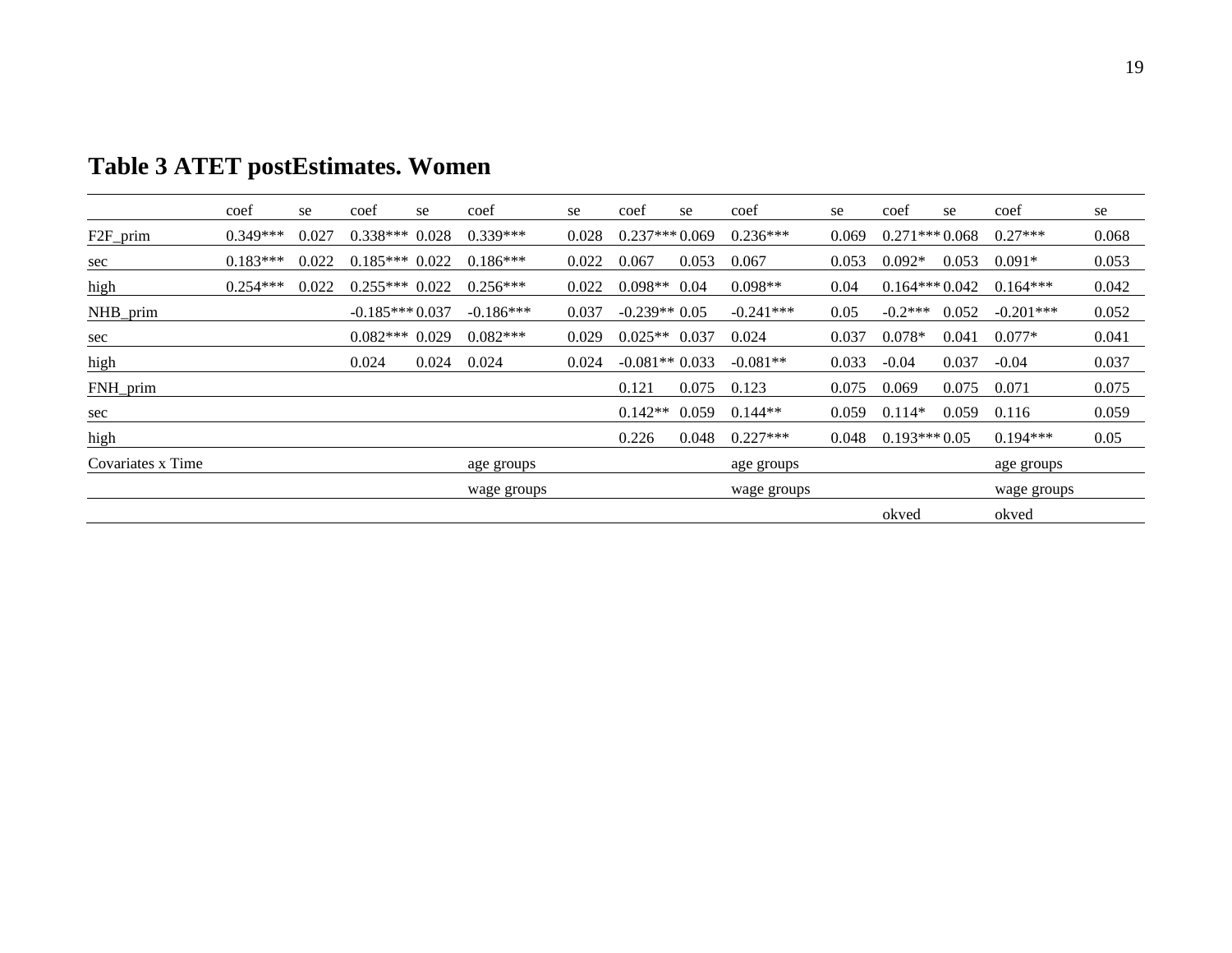| Table 4 ATET postEstimates. men |
|---------------------------------|
|---------------------------------|

|          | coef       | se    | coef       | se    | coef        | se    | coef        | se    | coef        | se    | coef        | se    | coef        | se    |
|----------|------------|-------|------------|-------|-------------|-------|-------------|-------|-------------|-------|-------------|-------|-------------|-------|
| F2F_prim | $0.169***$ | 0.04  | $0.174***$ | 0.042 | $0.176***$  | 0.042 | 0.136       | 0.092 | 0.142       | 0.092 | $0.213**$   | 0.091 | $0.218*$    | 0.091 |
| sec      | $-0.046$   | 0.034 | 0.012      | 0.035 | 0.01        | 0.035 | $0.326***$  | 0.096 | $0.324***$  | 0.096 | $0.465***$  | 0.096 | $0.461***$  | 0.096 |
| high     | 0.017      | 0.033 | 0.076      | 0.035 | 0.075       | 0.035 | $0.177***$  | 0.067 | $0.178***$  | 0.067 | $0.199***$  | 0.069 | $0.199***$  | 0.069 |
| NHB_prim |            |       | 0.023      | 0.051 | 0.027       | 0.051 | 0.001       | 0.069 | 0.008       | 0.069 | $-0.035$    | 0.069 | $-0.03$     | 0.069 |
| sec      |            |       | $0.354***$ | 0.051 | $0.351***$  | 0.051 | $0.535***$  | 0.073 | $0.532***$  | 0.073 | $0.577*$    | 0.074 | $0.573***$  | 0.074 |
| high     |            |       | $0.197***$ | 0.039 | $0.199***$  | 0.039 | $0.264***$  | 0.054 | $0.268***$  | 0.054 | $0.177**$   | 0.058 | $0.18***$   | 0.058 |
| FNH_prim |            |       |            |       |             |       | 0.049       | 0.103 | 0.043       | 0.103 | 0.078       | 0.103 | 0.074       | 0.103 |
| sec      |            |       |            |       |             |       | $-0.361***$ | 0.103 | $-0.361***$ | 0.103 | $-0.419***$ | 0.103 | $-0.414***$ | 0.103 |
| high     |            |       |            |       |             |       | $-0.141*$   | 0.078 | $-0.143$    | 0.078 | 0.027       | 0.08  | 0.026       | 0.08  |
|          |            |       |            |       | age groups  |       |             |       | age groups  |       |             |       | age groups  |       |
|          |            |       |            |       | wage groups |       |             |       | wage groups |       |             |       | wage groups |       |
| women    |            |       |            |       |             |       |             |       |             |       | okved       |       | okved       |       |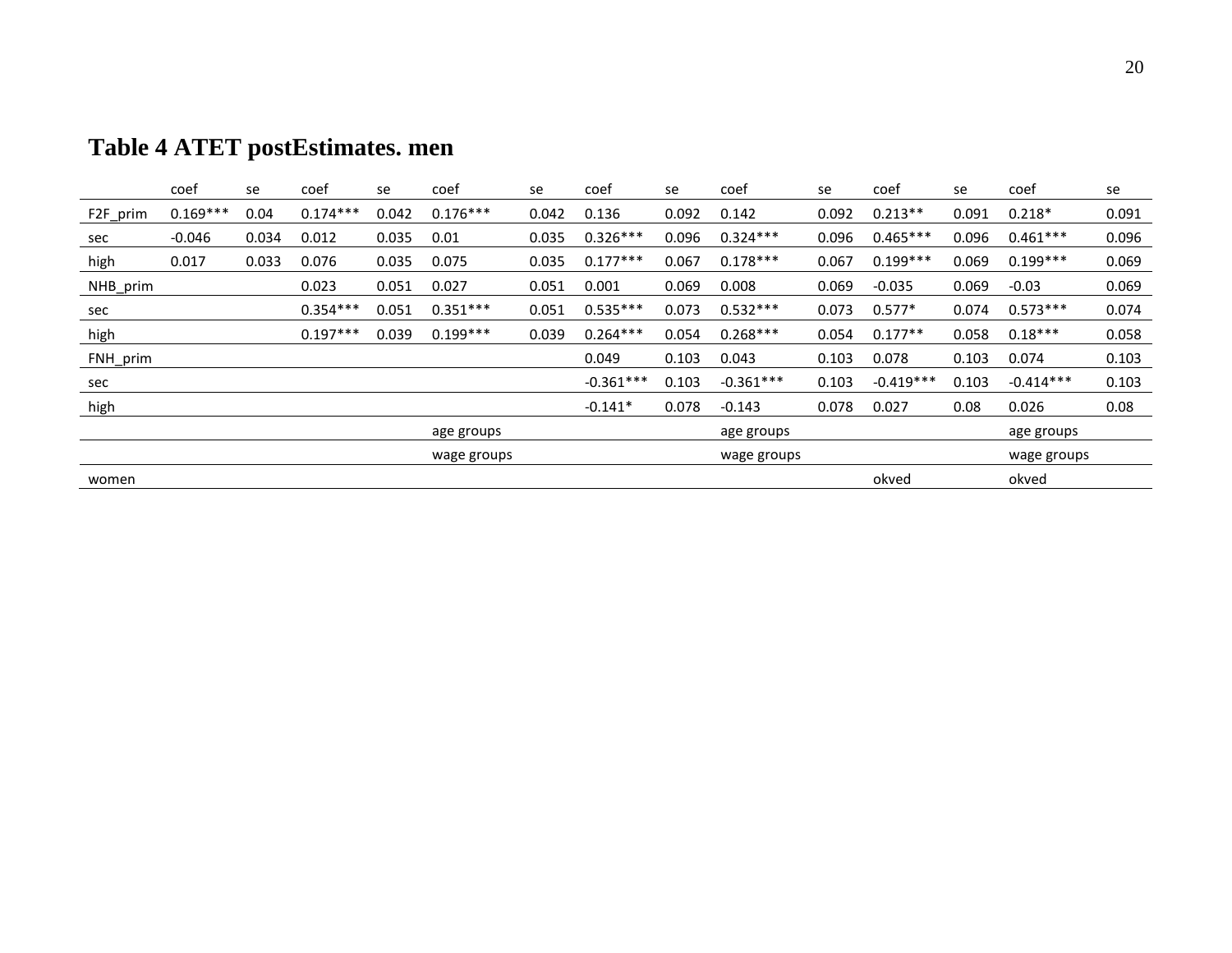## **Appendix**

## **Table A1**

## **Panel A Bottom 10% of F2F intensity**

| profession_employment                           | name_okved         | F2F            | HB               | F <sub>2F_alter</sub> | HB_alter       |
|-------------------------------------------------|--------------------|----------------|------------------|-----------------------|----------------|
|                                                 | Обрабатывающие     |                |                  |                       |                |
| Системный администратор                         | производства       | $\overline{0}$ | 1                | 0.8                   | 1              |
| Авербандщик                                     | Культура и спорт   | 0.1            | $\mathbf{0}$     | 0.1                   | $\overline{0}$ |
| Аппаратчик (различных технологических           | Обрабатывающие     |                |                  |                       |                |
| процессов)                                      | производства       | 0.1            | $\mathbf{1}$     | 0.1                   | $\theta$       |
| Бетонщик                                        | Финансы            | 0.1            | $\mathbf{0}$     | 0.1                   | $\Omega$       |
|                                                 | Обрабатывающие     |                |                  |                       |                |
| Бортпроводник                                   | производства       | 0.1            | $\overline{0}$   | 0.8                   | $\overline{0}$ |
| Вязальщик (прутков и проволоки, схемных шгутов, | Обрабатывающие     |                |                  |                       |                |
| кабелей и шнуров)                               | производства       | 0.1            | $\overline{0}$   | $\overline{0}$        | $\overline{0}$ |
| Гардеробщик                                     | Культура и спорт   | 0.1            | $\boldsymbol{0}$ | 0.8                   | $\theta$       |
|                                                 | Обрабатывающие     |                |                  |                       |                |
| Горничная                                       | производства       | 0.1            | $\boldsymbol{0}$ | $\boldsymbol{0}$      | $\overline{0}$ |
|                                                 | Добыча полезных    |                |                  |                       |                |
| Горнорабочий                                    | ископаемых         | 0.1            | $\boldsymbol{0}$ | $\overline{0}$        | $\overline{0}$ |
| Грузчик                                         | Прочее             | 0.1            | $\mathbf{0}$     | 0.1                   | $\overline{0}$ |
| Дворник                                         | Прочее             | 0.1            | $\mathbf{0}$     | 0.1                   | $\theta$       |
| Дизайнер                                        | Прочее             | 0.1            | 1                | 0.1                   | 1              |
| Дизайнер (художник) компьютерной графики        | Информация и связь | 0.1            | 1                | 0.5                   | 1              |
| Дорожный рабочий                                | Строительство      | 0.1            | $\mathbf{0}$     | 0.1                   | $\Omega$       |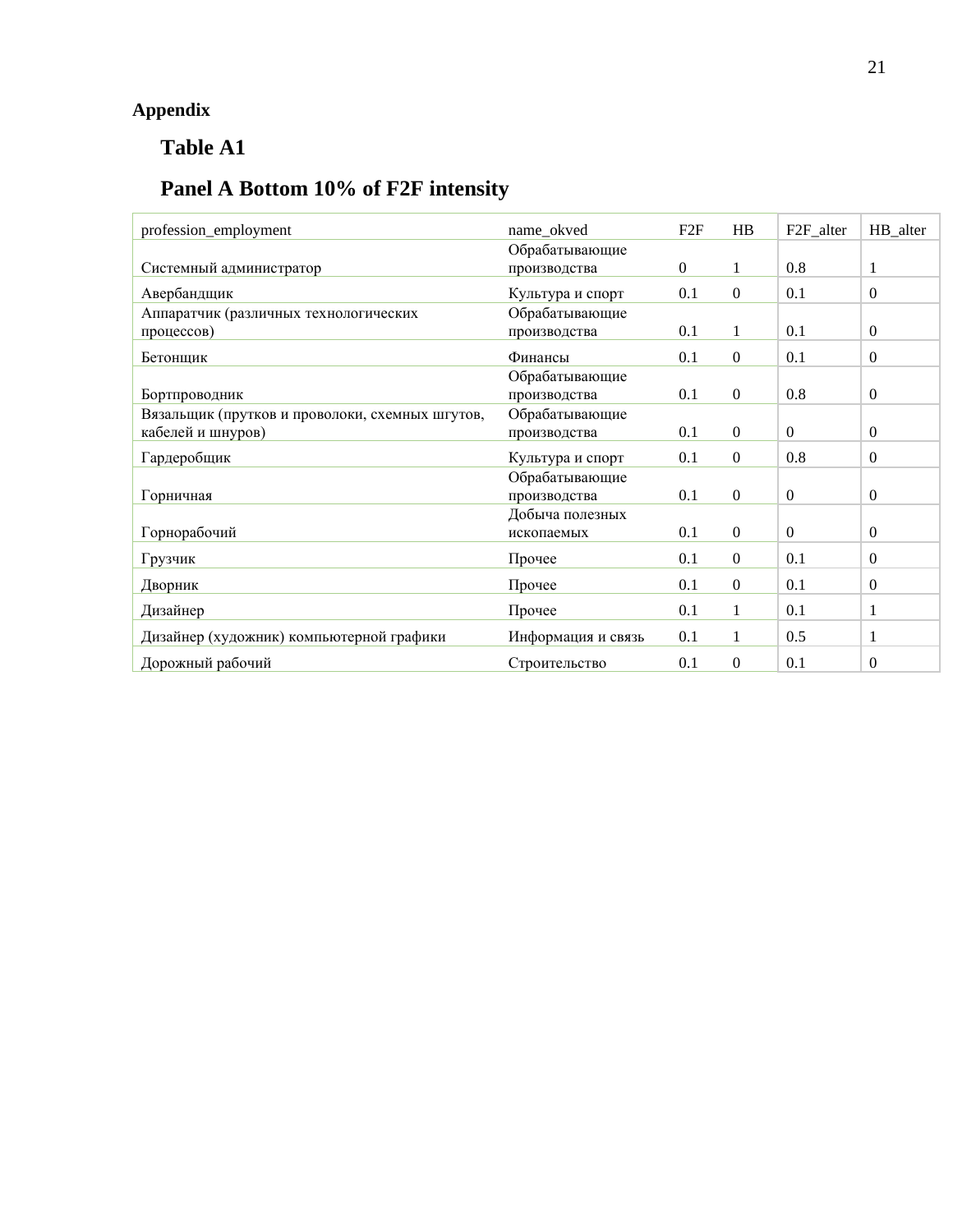|  |  |  |  |  | Panel B Top 10% by F2F intensity |
|--|--|--|--|--|----------------------------------|
|--|--|--|--|--|----------------------------------|

|                                      |                              |         |                  | F <sub>2F_alte</sub> | HB_alte          |
|--------------------------------------|------------------------------|---------|------------------|----------------------|------------------|
| profession_employment                | name_okved                   | F2F     | <b>HB</b>        | $\mathbf{r}$         | r                |
| Ассистент (в сфере искусства и кино) | Культура и спорт             | 0.8     | 1                | 0.5                  | 0.5              |
| Буфетчик                             | Общепит и гостиницы          | 0.8     | $\Omega$         | 0.8                  | $\boldsymbol{0}$ |
| Вожатый (в т.ч. старший)             | Образование                  | 0.8     | 1                | 1                    | $\boldsymbol{0}$ |
| Инспектор                            | Администрация                | 0.8     | 1                | 0.8                  | $\overline{0}$   |
| Инструктор, тренер                   | Культура и спорт             | 0.8     | 1                | 1                    | $\boldsymbol{0}$ |
| Преподаватель в учреждении высшего   |                              |         |                  |                      |                  |
| образования                          | Образование                  | 0.8     | $\mathbf{1}$     | 1                    | 1                |
| Преподаватель в учреждении           |                              |         |                  |                      |                  |
| дополнительного образования          | Образование                  | 0.8     | $\mathbf{1}$     | 1                    | 0.5              |
| Преподаватель общеобразовательного   |                              |         |                  |                      |                  |
| учреждения                           | Образование                  | 0.8     | 1                | 1                    | 0.5              |
|                                      | Госуправление, военная       |         |                  |                      |                  |
| Сотрудник государственного органа    | безопасность, соцобеспечение | $0.8\,$ | 1                | 0.5                  | 0.5              |
| Сотрудник дошкольного                |                              |         |                  |                      |                  |
| образовательного учреждения          | Образование                  | 0.8     | $\mathbf{1}$     | 1                    | $\overline{0}$   |
| Социальный работник                  | Образование                  | 0.8     | $\mathbf{0}$     | $\mathbf{1}$         | 0.5              |
| Специалист                           | Прочее                       | 0.8     | $\mathbf{1}$     | 0.1                  | 0.5              |
| Торговый представитель               | Торговля                     | 0.8     | $\boldsymbol{0}$ | 0.8                  | $\mathbf{1}$     |
| Юрист                                | Прочее                       | 0.8     | $\mathbf{1}$     | 0.8                  | $\mathbf{1}$     |
| Врач                                 | Здравоохранение              | 0.9     | 1                | 0.8                  | 0.5              |
| Приемщик товаров, заказов, багажа    | Прочее                       | 0.9     | $\Omega$         | 0.8                  | $\overline{0}$   |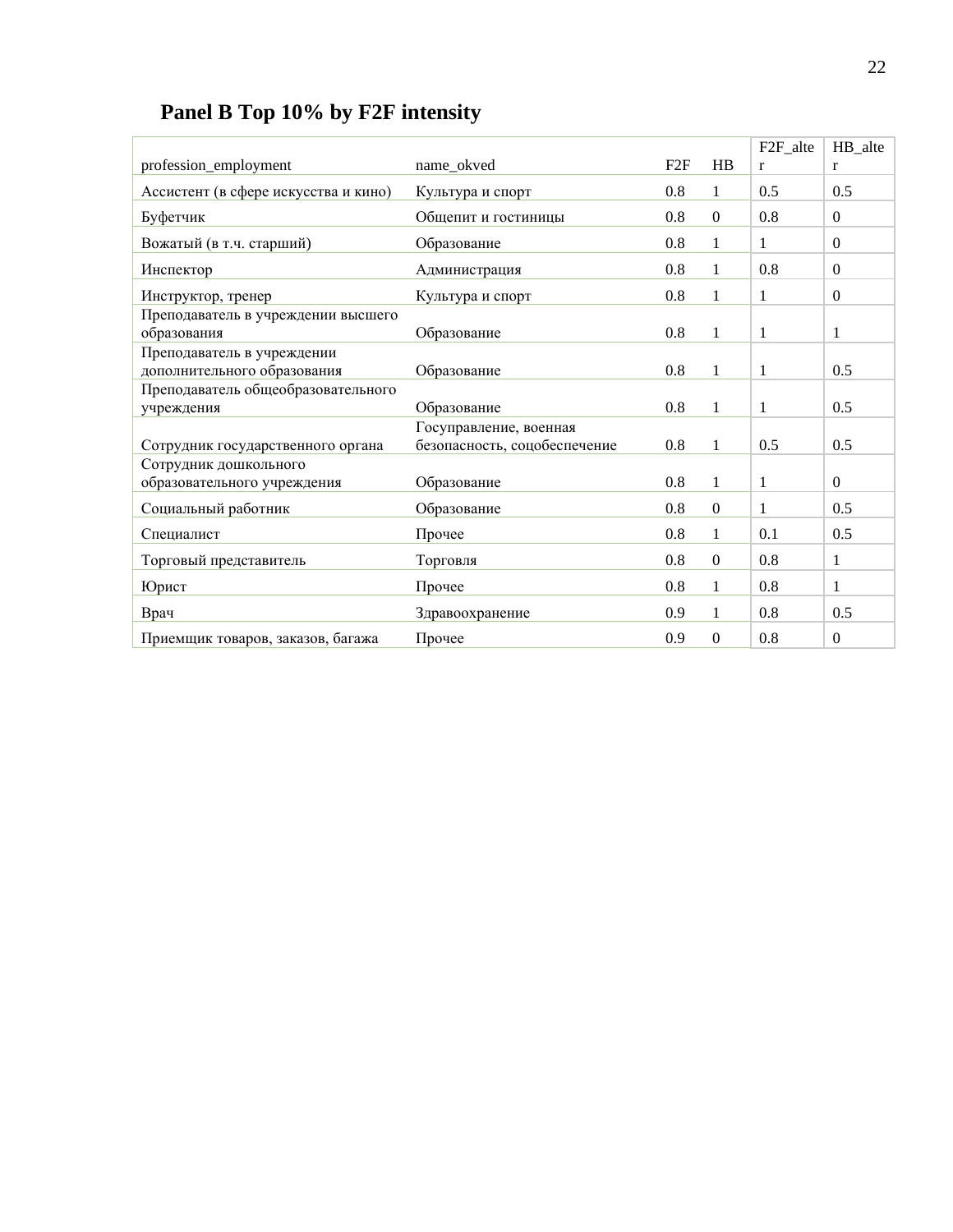

Fig A1 The structure of applicants by F2F and before/after period



Fig A2 The structure of applicants by HB and before/after period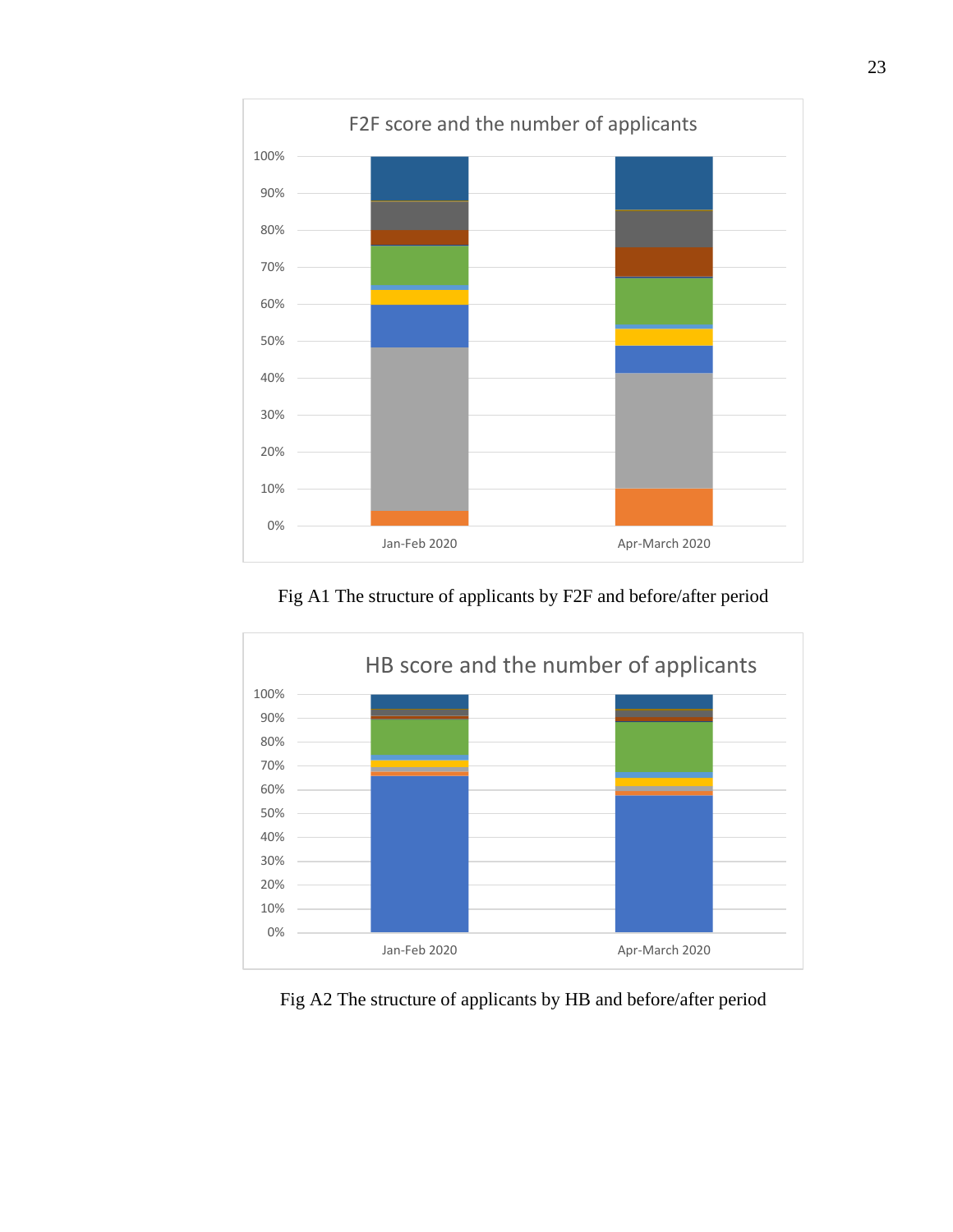# **Table A2**

| VARIABLES              | (1)         | (2)          | (3)         | (4)         | (5)         | (6)         | (7)         | (8)                    |
|------------------------|-------------|--------------|-------------|-------------|-------------|-------------|-------------|------------------------|
| April-May 2020         | $0.922***$  | $0.792***$   | $0.953***$  | 0.956***    | $1.000***$  | $1.004***$  | 0.984 ***   | $0.986***$             |
|                        | (0.0134)    | (0.0168)     | (0.0366)    | (0.0366)    | (0.0467)    | (0.0467)    | (0.0503)    | (0.0504)               |
| Secondary              | $-0.157***$ | $-0.0959***$ | $-0.326***$ | $-0.327***$ | $-0.325***$ | $-0.325***$ | $-0.340***$ | $-0.341***$            |
|                        | (0.0172)    | (0.0216)     | (0.0459)    | (0.0459)    | (0.0578)    | (0.0578)    | (0.0572)    | (0.0572)               |
| Tertiary               | $-0.336***$ | $-0.319***$  | $-0.497***$ | $-0.499***$ | $-0.470***$ | $-0.472***$ | $-0.485***$ | $-0.488***$            |
|                        | (0.0174)    | (0.0224)     | (0.0430)    | (0.0430)    | (0.0542)    | (0.0542)    | (0.0536)    | (0.0536)               |
| F <sub>2</sub> F       |             | $0.349***$   | $0.338***$  | $0.339***$  | $0.237***$  | $0.236***$  | $0.271***$  | $0.270***$             |
|                        |             | (0.0275)     | (0.0276)    | (0.0276)    | (0.0687)    | (0.0687)    | (0.0683)    | (0.0683)               |
| <b>NHB</b>             |             |              | $-0.185***$ | $-0.186***$ | $-0.239***$ | $-0.241***$ | $-0.200***$ | $-0.201***$            |
|                        |             |              | (0.0373)    | (0.0373)    | (0.0500)    | (0.0501)    | (0.0524)    | (0.0524)               |
| <b>FNH</b>             |             |              |             |             | 0.121       | 0.123       | 0.0686      | 0.0707                 |
|                        |             |              |             |             | (0.0750)    | (0.0750)    | (0.0748)    | (0.0748)               |
| Secondary#F2F          |             | $-0.165***$  | $-0.153***$ | $-0.153***$ | $-0.170*$   | $-0.170*$   | $-0.179**$  | $-0.179**$             |
|                        |             | (0.0352)     | (0.0352)    | (0.0352)    | (0.0870)    | (0.0870)    | (0.0861)    | (0.0861)               |
|                        |             |              | $0.267***$  | $0.268***$  | $0.264***$  | $0.265***$  | $0.277***$  | $0.278***$             |
| Secondary#NHB          |             |              |             |             |             |             |             |                        |
|                        |             |              | (0.0471)    | (0.0471)    | (0.0623)    | (0.0623)    | (0.0616)    | (0.0616)               |
| Secondary#FNH          |             |              |             |             | 0.0212      | 0.0208      | 0.0449      | 0.0449                 |
|                        |             |              |             |             | (0.0951)    | (0.0951)    | (0.0941)    | (0.0941)               |
| Tertiary#F2F           |             | $-0.0945***$ | $-0.0833**$ | $-0.0834**$ | $-0.139*$   | $-0.138*$   | $-0.107$    | $-0.105$               |
|                        |             | (0.0353)     | (0.0353)    | (0.0353)    | (0.0795)    | (0.0795)    | (0.0787)    | (0.0787)               |
| Tertiary#NHB           |             |              | $0.209***$  | $0.210***$  | $0.158***$  | $0.160***$  | $0.160***$  | $0.161***$             |
|                        |             |              | (0.0443)    | (0.0443)    | (0.0597)    | (0.0597)    | (0.0592)    | (0.0592)               |
| Tertiary#FNH           |             |              |             |             | 0.105       | 0.104       | 0.125       | 0.124                  |
|                        |             |              |             |             | (0.0890)    | (0.0890)    | (0.0882)    | (0.0882)               |
| Administration         |             | Reference    |             |             |             |             |             |                        |
| Water supply           |             |              |             |             |             |             | $-0.640***$ | $-0.642***$            |
|                        |             |              |             |             |             |             | (0.212)     | (0.212)                |
| Public administration, |             |              |             |             |             |             | $-0.378***$ | $-0.379***$            |
| military security,     |             |              |             |             |             |             |             |                        |
|                        |             |              |             |             |             |             | (0.0877)    | (0.0877)               |
| Mining                 |             |              |             |             |             |             | $-0.407$    | $-0.408$               |
|                        |             |              |             |             |             |             | (0.451)     | (0.451)                |
| Households             |             |              |             |             |             |             | 0.266       | 0.264                  |
|                        |             |              |             |             |             |             | (0.290)     | (0.290)                |
| Health care            |             |              |             |             |             |             | $-0.302***$ | $-0.303***$            |
|                        |             |              |             |             |             |             | (0.0542)    | (0.0542)               |
| Information and        |             |              |             |             |             |             | $-0.0387$   | $-0.0359$              |
| communication          |             |              |             |             |             |             |             |                        |
|                        |             |              |             |             |             |             | (0.0399)    | (0.0399)               |
| Culture and sports     |             |              |             |             |             |             | $-0.342***$ | $-0.341***$            |
|                        |             |              |             |             |             |             | (0.0389)    | (0.0389)               |
| Science                |             |              |             |             |             |             | $-0.381*$   | $-0.377*$              |
|                        |             |              |             |             |             |             | (0.219)     | (0.219)                |
| Estate                 |             |              |             |             |             |             | $-0.796*$   | $-0.812*$              |
|                        |             |              |             |             |             |             | (0.422)     |                        |
| Electricity supply     |             |              |             |             |             |             | $-0.574***$ | (0.422)<br>$-0.576***$ |
|                        |             |              |             |             |             |             |             |                        |
|                        |             |              |             |             |             |             | (0.118)     | (0.118)                |
| Manufacturing          |             |              |             |             |             |             | $-0.0232$   | $-0.0232$              |
| industries             |             |              |             |             |             |             |             |                        |
|                        |             |              |             |             |             |             | (0.0253)    | (0.0253)               |
| Education              |             |              |             |             |             |             | $-0.119***$ | $-0.118***$            |
|                        |             |              |             |             |             |             | (0.0271)    | (0.0271)               |
| Catering and hotels    |             |              |             |             |             |             | $0.240***$  | $0.241***$             |

## **Panel A Estimates. Women**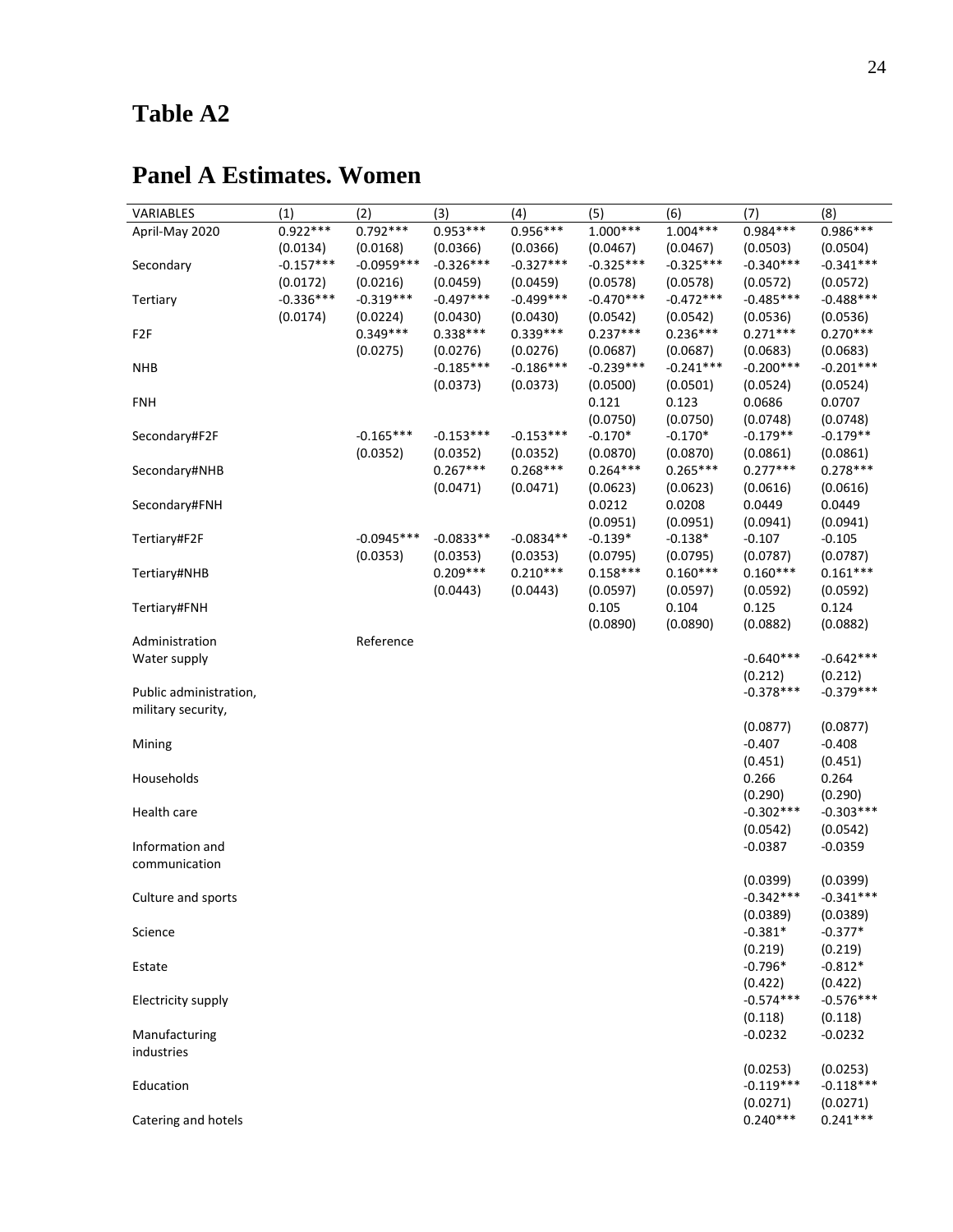| <b>VARIABLES</b>   | (1)        | (2)        | (3)        | (4)       | (5)        | (6)       | (7)         | (8)         |
|--------------------|------------|------------|------------|-----------|------------|-----------|-------------|-------------|
|                    |            |            |            |           |            |           | (0.0303)    | (0.0303)    |
| Other              |            |            |            |           |            |           | 0.0167      | 0.0179      |
|                    |            |            |            |           |            |           | (0.0214)    | (0.0214)    |
| Agriculture        |            |            |            |           |            |           | $-0.569***$ | $-0.568***$ |
|                    |            |            |            |           |            |           | (0.0521)    | (0.0521)    |
| Construction       |            |            |            |           |            |           | $-0.387***$ | $-0.386***$ |
|                    |            |            |            |           |            |           | (0.0595)    | (0.0595)    |
| Trade              |            |            |            |           |            |           | $0.141***$  | $0.141***$  |
|                    |            |            |            |           |            |           | (0.0289)    | (0.0289)    |
| Finance            |            |            |            |           |            |           | $0.0956***$ | $0.0953***$ |
|                    |            |            |            |           |            |           | (0.0353)    | (0.0353)    |
| young              |            |            |            | $-1.596$  |            | $-1.604$  |             | $-1.586$    |
|                    |            |            |            | (2.775)   |            | (2.773)   |             | (2.736)     |
| age25 44           |            |            |            | $-1.569$  |            | $-1.574$  |             | $-1.559$    |
|                    |            |            |            | (2.774)   |            | (2.772)   |             | (2.735)     |
| age45_59           |            |            |            | $-1.557$  |            | $-1.563$  |             | $-1.552$    |
|                    |            |            |            | (2.775)   |            | (2.773)   |             | (2.736)     |
| wage q12           |            |            |            | 0.0102    |            | 0.00997   |             | 0.0157      |
|                    |            |            |            | (0.0133)  |            | (0.0133)  |             | (0.0131)    |
| wage q3            |            |            |            | $0.0241*$ |            | $0.0242*$ |             | $0.0261*$   |
|                    |            |            |            | (0.0138)  |            | (0.0138)  |             | (0.0136)    |
| Constant           | $0.942***$ | $0.939***$ | $0.938***$ | 2.495     | $0.938***$ | 2.500     | $0.958***$  | 2.504       |
|                    | (0.00520)  | (0.00515)  | (0.00519)  | (2.775)   | (0.00518)  | (2.772)   | (0.00530)   | (2.736)     |
|                    |            |            |            |           |            |           |             |             |
| Observations       | 33,785     | 33,785     | 33,785     | 33,785    | 33,785     | 33,785    | 33,785      | 33,785      |
| R-squared          | 0.404      | 0.415      | 0.416      | 0.416     | 0.417      | 0.417     | 0.433       | 0.433       |
| Number of panel id | 15,233     | 15,233     | 15,233     | 15,233    | 15,233     | 15,233    | 15,233      | 15,233      |

# **Panel B Estimates. Men**

| <b>VARIABLES</b>       | (1)         | (2)          | (3)         | (4)         | (5)         | (6)         | (7)         | (8)         |
|------------------------|-------------|--------------|-------------|-------------|-------------|-------------|-------------|-------------|
| 1.after2m              | $1.003***$  | $0.970***$   | $0.949***$  | $0.948***$  | $0.969***$  | $0.966***$  | $0.964***$  | $0.962***$  |
|                        | (0.0158)    | (0.0176)     | (0.0508)    | (0.0508)    | (0.0662)    | (0.0662)    | (0.0701)    | (0.0702)    |
| Secondary              | $-0.139***$ | $-0.0959***$ | $-0.411***$ | $-0.404***$ | $-0.603***$ | $-0.594***$ | $-0.669***$ | $-0.659***$ |
|                        | (0.0210)    | (0.0235)     | (0.0723)    | (0.0722)    | (0.0971)    | (0.0971)    | (0.0957)    | (0.0957)    |
| Tertiary               | $-0.358***$ | $-0.330***$  | $-0.482***$ | $-0.482***$ | $-0.562***$ | $-0.561***$ | $-0.539***$ | $-0.539***$ |
|                        | (0.0217)    | (0.0249)     | (0.0639)    | (0.0639)    | (0.0836)    | (0.0835)    | (0.0823)    | (0.0822)    |
| F <sub>2F</sub>        |             | $0.169***$   | $0.174***$  | $0.176***$  | 0.136       | 0.142       | $0.213**$   | $0.218**$   |
|                        |             | (0.0398)     | (0.0416)    | (0.0416)    | (0.0920)    | (0.0919)    | (0.0911)    | (0.0911)    |
| <b>NHB</b>             |             |              | 0.0230      | 0.0267      | 0.00144     | 0.00762     | $-0.0355$   | $-0.0298$   |
|                        |             |              | (0.0513)    | (0.0512)    | (0.0687)    | (0.0687)    | (0.0691)    | (0.0691)    |
| <b>FNH</b>             |             |              |             |             | 0.0487      | 0.0429      | 0.0783      | 0.0740      |
|                        |             |              |             |             | (0.103)     | (0.103)     | (0.103)     | (0.103)     |
| Secondary#F2F          |             | $-0.214***$  | $-0.163***$ | $-0.166***$ | 0.191       | 0.183       | $0.253*$    | $0.243*$    |
|                        |             | (0.0521)     | (0.0541)    | (0.0541)    | (0.133)     | (0.133)     | (0.131)     | (0.131)     |
| Secondary#NHB          |             |              | $0.331***$  | $0.325***$  | $0.533***$  | $0.524***$  | $0.613***$  | $0.602***$  |
|                        |             |              | (0.0726)    | (0.0726)    | (0.100)     | (0.100)     | (0.0987)    | (0.0986)    |
| Secondary#FNH          |             |              |             |             | $-0.410***$ | $-0.404***$ | $-0.497***$ | $-0.488***$ |
|                        |             |              |             |             | (0.146)     | (0.146)     | (0.143)     | (0.143)     |
| Tertiary#F2F           |             | $-0.152***$  | $-0.0987*$  | $-0.101*$   | 0.0419      | 0.0368      | $-0.0135$   | $-0.0185$   |
|                        |             | (0.0518)     | (0.0544)    | (0.0544)    | (0.114)     | (0.114)     | (0.112)     | (0.112)     |
| Tertiary#NHB           |             |              | $0.174***$  | $0.172***$  | $0.263***$  | $0.260***$  | $0.213**$   | $0.210**$   |
|                        |             |              | (0.0645)    | (0.0645)    | (0.0876)    | (0.0875)    | (0.0863)    | (0.0862)    |
| Tertiary#FNH           |             |              |             |             | $-0.189$    | $-0.186$    | $-0.0515$   | $-0.0476$   |
|                        |             |              |             |             | (0.130)     | (0.129)     | (0.128)     | (0.128)     |
| Administration         |             | Reference    |             |             |             |             |             |             |
| Water supply           |             |              |             |             |             |             | $-0.895***$ | $-0.915***$ |
|                        |             |              |             |             |             |             | (0.196)     | (0.196)     |
| Public administration, |             |              |             |             |             |             | $-0.484***$ | $-0.485***$ |
|                        |             |              |             |             |             |             |             |             |